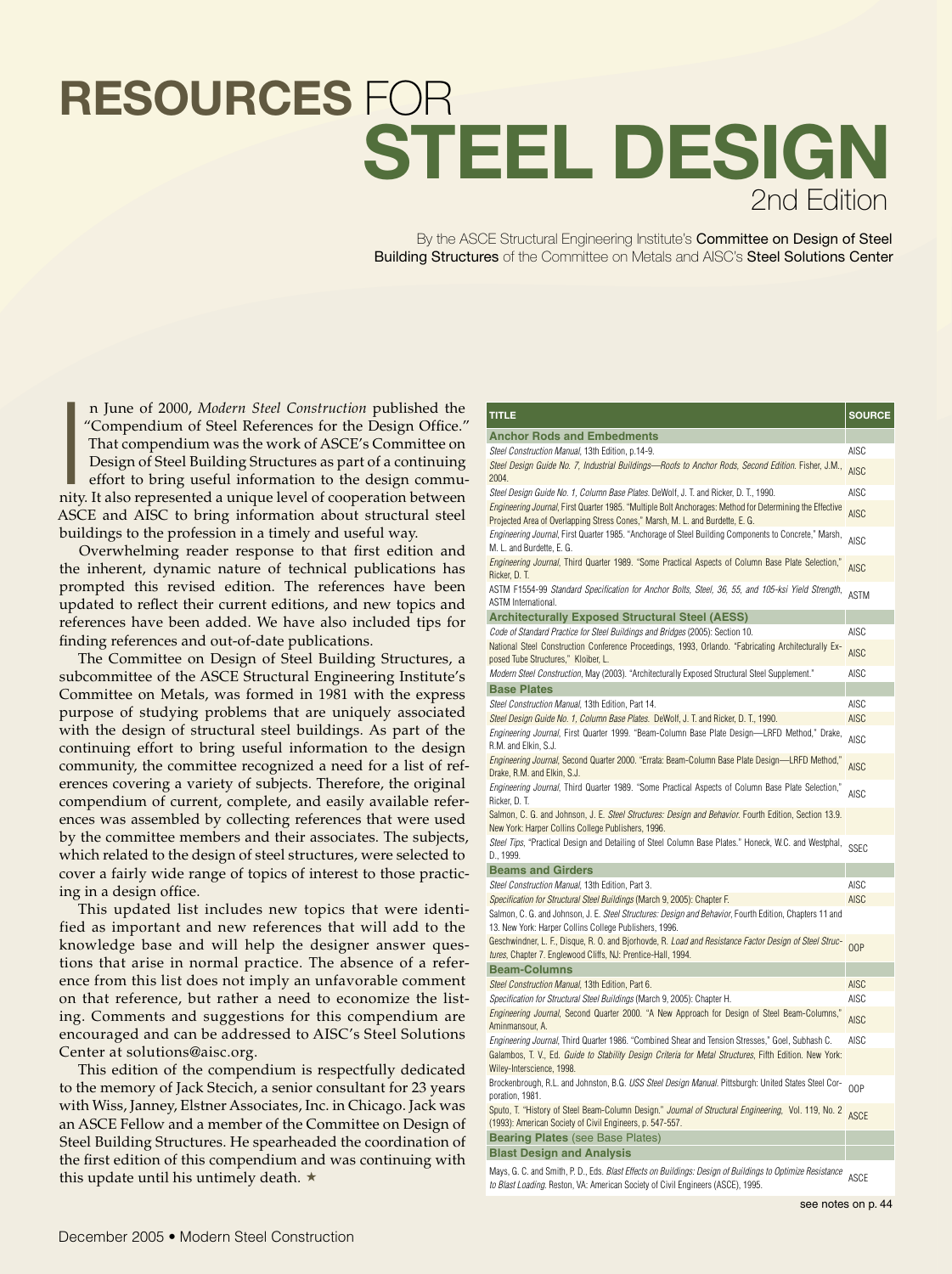| TITLE                                                                                                                                                                                                                                | SOURCE            |
|--------------------------------------------------------------------------------------------------------------------------------------------------------------------------------------------------------------------------------------|-------------------|
| <b>Blast Design and Analysis (continued)</b>                                                                                                                                                                                         |                   |
| Task Committee on Blast Resistant Design, Petrochemical Committee of the Energy Division. Design of<br>Blast Resistant Buildings in Petrochemical Facilities. Reston, VA: American Society of Civil Engineers ASCE<br>(ASCE), 1997.  |                   |
| Design of Structures to Resist Nuclear Weapons Effects. ASCE Manuals and Reports, No. 42. Reston, VA:<br>American Society of Civil Engineers (ASCE), 1985.                                                                           | <b>ASCE</b>       |
| Conrath, E. J., Krauthammer, T., Marchand, K. A. and Mlakar, P.F., Eds. Structural Design for Physi-<br>cal Security: State of the Practice, Committee Report. Reston, VA: American Society of Civil Engineers ASCE<br>(ASCE), 1999. |                   |
| Cooper, P. W. Explosives Engineering. Wiley-VCH, 1997.                                                                                                                                                                               |                   |
| Baker, W. E., Cox, P. A., Westine, P. S., Kulesz, J. J. and Strelow, R. A. Explosion Hazards and Evaluation.<br>Elsevier Scientific Publishing Co., 1983.                                                                            | 00P               |
| Smith, P. D. and Hetherington, J.G. Blast and Ballistic Loading of Structures. Butterworth-Heinemann<br>Ltd, 1994.                                                                                                                   | 00P               |
| Protective Technology Center, www.ptc.psu.edu                                                                                                                                                                                        |                   |
| <b>Block Shear</b>                                                                                                                                                                                                                   |                   |
| Specification for Structural Steel Buildings (March 9, 2005): Section J4.                                                                                                                                                            | <b>AISC</b>       |
| Journal of Structural Engineering, "Strength of Double-Row Bolted Web Connections." Ricles, J.M and<br>Yura J.A. Reston, VA: American Society of Civil Engineers (ASCE), 1983.                                                       | <b>ASCE</b>       |
| <i>Engineering Journal</i> , Fourth Quarter 1978. "Behavior of Bearing-Critical Double Angle Beam Connec-<br>tions," Birkemoe, P.C and Gilmor, M.I.                                                                                  | AISC              |
| Engineering Journal, Second Quarter 1985. "New Design Criteria for Gusset Plates in Tension," Hardash,<br>S.G. and Bjorhovde, R.                                                                                                     | <b>AISC</b>       |
| Engineering Journal, Fourth Quarter 2001. "AISC LRFD Rules for Block Shear in Bolted Connections-<br>-A<br>Review," Kulak, G. L and Grondin, G. Y.                                                                                   | <b>AISC</b>       |
| <b>Bolts</b>                                                                                                                                                                                                                         |                   |
| Steel Construction Manual, 13th Edition, Part 7.                                                                                                                                                                                     | AISC              |
| Specification for Structural Joints Using ASTM A325 or A490 Bolts, 2004.<br>Steel Design Guide No. 17, High Strength Bolts: A Primer for Structural Engineers. Kulak, G., 2002.                                                      | <b>AISC</b>       |
| Guide to Design Criteria for Bolted and Riveted Joints, Second Edition, Kulak, G. L., Fisher, J. W. and                                                                                                                              | AISC<br>RCSC/AISC |
| Struik, J. H. A., 2001.<br>Engineering Journal, First Quarter 1973. "Bolt Tension Control with a Direct Tension Indicator," Struik,                                                                                                  | AISC              |
| J.H., Oyeledun, A.O. and Fisher, J.W.<br><i>Engineering Journal</i> , Third Quarter 1991. "Reuse of A325 and A490 High-Strength Bolts," Bowman,                                                                                      | <b>AISC</b>       |
| M.D. and Betancourt, M.<br>Structural Bolting Handbook. Novi, MI: Steel Structures Technology Center, 1999.                                                                                                                          | <b>SSTC</b>       |
| Bickford, J.H. and Nassar, S. Handbook of Bolts and Bolted Joints. New York: Marcel Dekker Inc., 1998.                                                                                                                               |                   |
| Bickford, J.H. An Introduction to the Design and Behavior of Bolted Joints. New York: Marcel Dekker<br>Inc., 1995.                                                                                                                   |                   |
| <b>Bracing</b>                                                                                                                                                                                                                       |                   |
| Steel Construction Manual, 13th Edition, Part 13.                                                                                                                                                                                    | AISC              |
| Engineering Journal, "Forces on Bracing Systems." Nair, R. S., First Quarter 1992.                                                                                                                                                   | AISC              |
| Engineering Journal, "The Importance of Tension Chord Bracing." Fisher, J. M., Third Quarter 1983.                                                                                                                                   | AISC              |
| Engineering Journal, Fourth Quarter 1985. "A Unified Approach For Stability Bracing Requirements,"<br>Lutz, L. A. and Fisher, J. M.                                                                                                  | <b>AISC</b>       |
| Engineering Journal, First Quarter 2001. "Fundamentals of Beam Bracing." Yura, J.A.                                                                                                                                                  | AISC              |
| National Steel Construction Conference Proceedings, 1996, Phoenix. "Design Guidelines for Continuous<br>Beams Supporting Steel Joist Roof Structures," Rongoe, J.                                                                    | <b>AISC</b>       |
| Ricles, J.M. and Walsh, D. "Is Your Structure Suitably Braced?" Gainesville, FL: Structural Stability Re-<br>search Council (SSRC), University of Florida, 1993.                                                                     | <b>SSRC</b>       |
| <b>Buckling</b> (see Stability)                                                                                                                                                                                                      |                   |
| <b>Cables and Catenary Structures</b>                                                                                                                                                                                                |                   |
| Structural Applications for Steel Cables for Buildings, ASCE 19-96. Reston, VA: American Society of<br>Civil Engineers (ASCE), 1997.                                                                                                 | <b>ASCE</b>       |
| Broughton, P. and Ndumbaro, P. The Analysis of Cable and Catenary Structures. Thomas Telford Services,<br>Ltd., 1994.                                                                                                                |                   |
| Irvine, M. Cable Structures. Dover Publications, 1992.                                                                                                                                                                               | 00P               |
| Scalzi, J.B., Podolny, Jr., W. and Teng, W.C. Design Fundamentals of Cable Roof Structures. United States<br>Steel Corporation, 1969.                                                                                                | 00P               |
| <b>Cambering</b>                                                                                                                                                                                                                     |                   |
| Code of Standard Practice for Steel Buildings and Bridges (2005): Section 6.4.                                                                                                                                                       | AISC              |
| Engineering Journal, Fourth Quarter 1989. "Cambering Steel Beams," Ricker, D. T.<br>National Steel Construction Conference Proceedings, 1990, Kansas City."Economical Use of Cambered                                                | AISC              |
| Steel Beams," Larson, J. W., and Huzzard, R. K.                                                                                                                                                                                      | AISC              |
| Kloiber, L.A. "Cambering of Steel Beams." Steel Structures Proceedings, Structures Congress 1989. San<br>Francisco: American Society of Civil Engineers (ASCE), 1989.                                                                | ASCE              |
| A6/A6M-04a, Standard Specification for General Requirements for Rolled Structural Steel Bars, Plates,<br>Shapes and Sheet Piling, ASTM International.                                                                                | ASTM              |
| <b>Castellated Beams</b>                                                                                                                                                                                                             |                   |
| Steel Design Guide No. 2, Steel and Composite Beams with Web Openings. Darwin, D., 1990.                                                                                                                                             | AISC              |
| Engineering Journal, Third Quarter 1964. "Castellated Beams-New Development," Boyer, J. P.                                                                                                                                           | <b>AISC</b>       |
| Engineering Journal, Third Quarter 1974. "Lateral Instability of Castellated Beams," Pattanayak, U. C.<br>and Chesson, E. Jr.                                                                                                        | AISC              |
| Engineering Journal, Fourth Quarter 1971. "Simplified Plastic Analysis for Reinforced Web Holes," Red-<br>wood, R. G.                                                                                                                | <b>AISC</b>       |
| Engineering Journal, First Quarter 1972. "Tables for Plastic Design of Beams with Rectangular Holes,"<br>Redwood, R. G.                                                                                                              | <b>AISC</b>       |

| <b>TITLE</b>                                                                                                                                                                                            | <b>SOURCE</b> |
|---------------------------------------------------------------------------------------------------------------------------------------------------------------------------------------------------------|---------------|
| <b>Castellated Beams (continued)</b>                                                                                                                                                                    |               |
| Specification for Structural Steel Beams with Web Openings, SEI/ASCE 23-97. Reston, VA: American<br>Society of Civil Engineers (ASCE).                                                                  | ASCE          |
| Blodgett, O. Design of Welded Structures, Section 4.7. Cleveland: The James F. Lincoln Welding Founda-                                                                                                  | JFLF          |
| tion, 1996.<br><b>Cladding Supports</b>                                                                                                                                                                 |               |
| Steel Design Guide No. 3, Serviceability Design Considerations for Low-Rise Buildings, Second Edition.                                                                                                  | <b>AISC</b>   |
| Fisher, J.M. and West, M.A., 2003.<br>Steel Tips, "Exterior Wall Connections to Steel Framing." Steel Committee of California, 1989.                                                                    | SSEC          |
| <b>Coatings</b>                                                                                                                                                                                         |               |
| Designing with Structural Steel-A Guide for Architects, Second Edition, 2002.                                                                                                                           | AISC          |
| Proceedings of the AISC National Engineering Conference, 1954. "Shop Paint and Painting Practice,"<br>Bigos, J., Smith, G.W., Ball, E.F. and Foehl, P.J.                                                | <b>AISC</b>   |
| Steel Structures Painting Manual, Volume 1, Good Painting Practice, Fourth Edition. Pittsburgh: Society<br>for Protective Coatings, 2000.                                                               | <b>SSPC</b>   |
| Steel Structures Painting Manual, Volume 2, Systems & Specifications, Eighth Edition. Pittsburgh: So-<br>ciety for Protective Coatings, 2005.                                                           | <b>SSPC</b>   |
| Lead-Based Paint Operations and Maintenance Work Practices Manual for Homes and Buildings. Na-<br>tional Institute of Building Sciences (NIBS), 1995.                                                   | <b>NIBS</b>   |
| Guide Specifications for Reducing Lead-Based Paint Hazards. National Institute of Building Sciences<br>(NIBS), 1995.                                                                                    | <b>NIBS</b>   |
| <b>Cold-Formed Steel Structures</b>                                                                                                                                                                     |               |
| Load and Resistance Factor Design (LRFD) Cold-Formed Steel Design Manual. Washington D.C.: Ameri-<br>can Iron and Steel Institute (AISI), 2002.                                                         | <b>AISI</b>   |
| North American Specification for the Design of Cold-Formed Steel Structural Members. Washington<br>D.C.: American Iron and Steel Institute (AISI), 2001.                                                | <b>AISI</b>   |
| Standard for Cold-Formed Steel Framing-General Provisions. Washington D.C.: American Iron and<br>Steel Institute (AISI), 2001.                                                                          | <b>AISI</b>   |
| Standard for Cold-Formed Steel Framing—Truss Design. Washington D.C.: American Iron and Steel<br>Institute (AISI), 2001.                                                                                | AISI          |
| Cold-Formed Steel Framing Design Guide. Washington D.C.: American Iron and Steel Institute (AISI),<br>2001.                                                                                             | <b>AISI</b>   |
| Yu, W. W. Cold-Formed Steel Design, Third Edition. New York: Wiley-Interscience, 2000.                                                                                                                  |               |
| Design: Cold-Formed Load Bearing Steel Systems and Masonry Veneer/Steel Stud Walls, USACE 3-310.<br>U.S. Army Corps of Engineers, 2005.                                                                 | <b>USACE</b>  |
| ANSI/ASCE 8, Specification of Cold-Formed Stainless Steel Members. Reston, VA: American Society of                                                                                                      | ASCE          |
| Civil Engineers (ASCE), 2003.<br>American Iron and Steel Institute                                                                                                                                      | <b>AISI</b>   |
| Columns                                                                                                                                                                                                 |               |
| Steel Construction Manual, 13th Edition, Part 4.                                                                                                                                                        | <b>AISC</b>   |
| Bjorhovde, R. "Compression Members," Chapter 2.3. Constructional Steel Design—An International<br>Guide. Dowling, P. J., Harding, J. E. and Bjorhovde, R., Eds. London: Elsevier Applied Science, 1992. |               |
| Engineering Journal, Second Quarter 1995. "A Practical Approach to the "Leaning Column,"<br>Geschwindner, L. F.                                                                                         | <b>AISC</b>   |
| Engineering Journal, First Quarter 1988. "Columns: From Theory to Practice," Bjorhovde R.<br>Engineering Journal, First Quarter 1984. "Effect of End Restraint on Column Strength: Practical Applica-   | AISC          |
| tions," Bjorhovde R.,                                                                                                                                                                                   | <b>AISC</b>   |
| Engineering Journal, Second Quarter 1971. "The Effective Length of Columns in Unbraced Frames,"<br>Yura, J. A.                                                                                          | AISC          |
| <i>Engineering Journal</i> , Fourth Quarter 1972. "Discussions and Closure of the Effective Length of Columns<br>in Unbraced Frames," Yura, J. A.                                                       | <b>AISC</b>   |
| Galambos, T. V., Ed. Guide to Stability Design Criteria for Metal Structures, Fifth Edition. New York:<br>Wiley-Interscience, 1998.                                                                     | <b>SSRC</b>   |
| Geschwindner, L. F., Disque, R. O. and Bjorhovde, R. Load and Resistance Factor Design of Steel Struc-<br>tures, Chapter 6. Englewood Cliffs, NJ: Prentice-Hall, 1994.                                  |               |
| <b>Combined Loading (see Beam-Columns)</b>                                                                                                                                                              |               |
| <b>Composite Construction</b><br>Steel Construction Manual, 13th Edition, Parts 3 and 4.                                                                                                                | AISC          |
| Specification for Structural Steel Buildings (March 9, 2005): Chapter I.                                                                                                                                | <b>AISC</b>   |
| Salmon, C. G. and Johnson, J. E. Steel Structures, Design and Behavior, Fourth Edition, Chapter 16. New<br>York: Harper Collins College Publishers, 1996.                                               |               |
| Viest, I. M., Ed. Composite Construction Design for Buildings. New York: McGraw-Hill/ASCE, 1997.<br>ANSI/ASCE 3-91 Standard for the Structural Design of Composite Slabs. Reston, VA: American Society  |               |
| of Civil Engineers (ASCE), 1991.                                                                                                                                                                        | <b>ASCE</b>   |
| ANSI/ASCE 9-91 Standard Practice for the Construction and Inspection of Composite Slabs. Reston, VA:<br>American Society of Civil Engineers (ASCE), 1991.                                               | <b>ASCE</b>   |
| <b>Connection Design - General</b><br>Steel Construction Manual, 13th Edition, Parts 7-15.                                                                                                              | AISC          |
| Specification for Structural Steel Buildings (March 9, 2005): Chapter J.                                                                                                                                | AISC          |
| Steel Design Guide No. 13, Stiffening of Wide-Flange Columns at Moment Connections: Wind and Seis-<br>mic Applications. Carter, C.J., 1999.                                                             | AISC          |
| National Steel Construction Conference Proceedings, 1990, Kansas City. "Box-Tube Connections;<br>Choices of Joint Details and Their Influence on Costs," Post, J. W.                                    | <b>AISC</b>   |
| Bjorhovde, R., Brozzetti, J. and Colson, A. Connections in Steel Structures I: Behavior, Strength and<br>Design. Elsevier Applied Science, 1988.                                                        |               |
| Bjorhovde, R., Colson, A., Haaijer, G. and Stark, J.W.B. Connections in Steel Structures II: Behavior,<br>Strength and Design. American Institute of Steel Construction (AISC), 1992.                   |               |

see notes on p. 44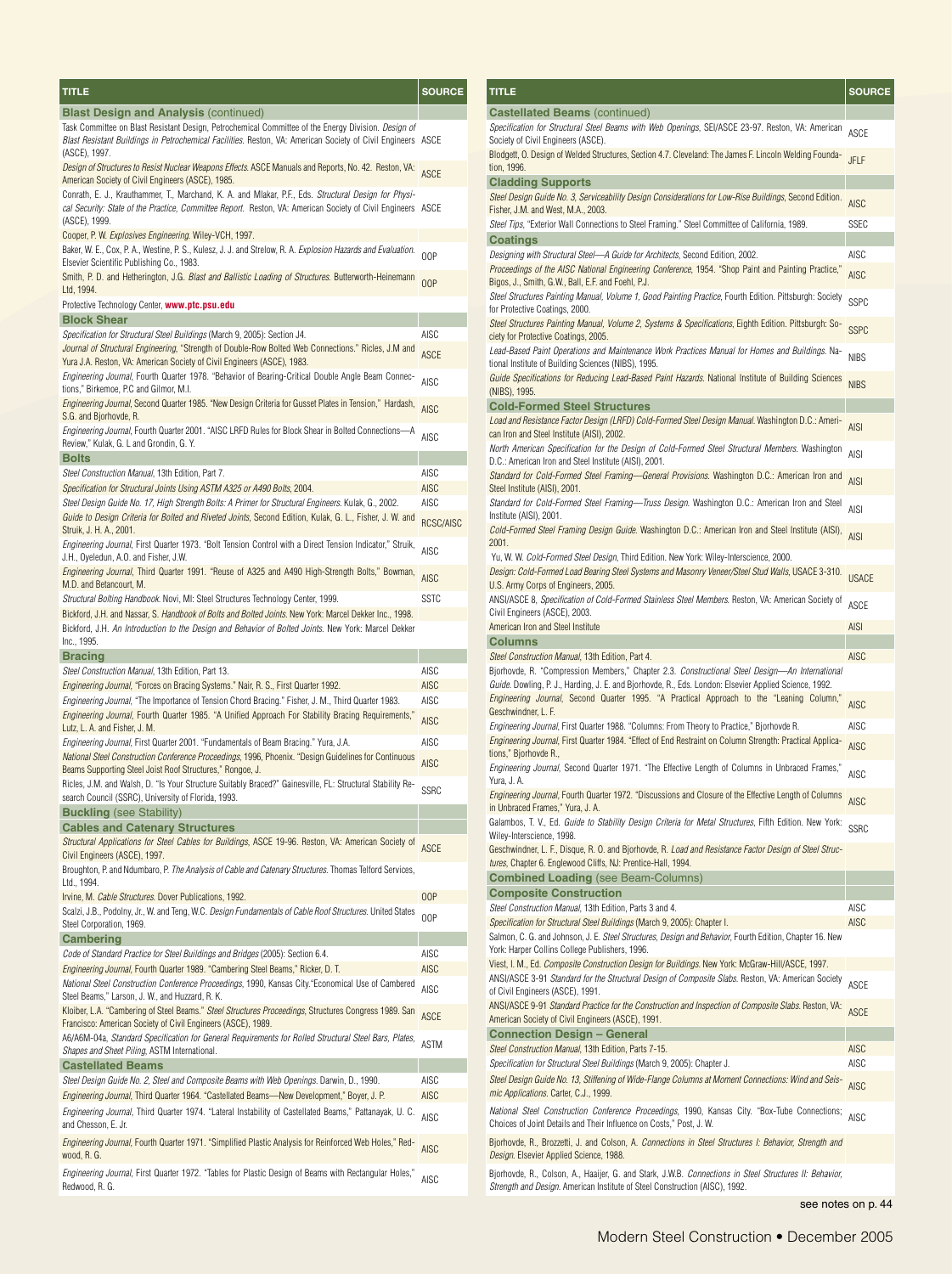| TITLE                                                                                                                                                                                                                                                                                                                       | <b>SOURCE</b>              |
|-----------------------------------------------------------------------------------------------------------------------------------------------------------------------------------------------------------------------------------------------------------------------------------------------------------------------------|----------------------------|
| <b>Connection Design - General (continued)</b>                                                                                                                                                                                                                                                                              |                            |
| Bjorhovde, R., Colson, A. and Zandonini, R. Connections in Steel Structures III: Behavior, Strength and<br>Design. Pergamon, 1996.                                                                                                                                                                                          | 00P                        |
| Leon, R.T. and Easterling, W. S. <i>Connections in Steel Structures IV: Behavior, Strength and Design</i> . Chi-<br>cago: American Institute of Steel Construction (AISC), 2002.                                                                                                                                            | 00P                        |
| Tamboli, A.R. Handbook of Structural Steel Connection Design and Details. McGraw-Hill, 1999.                                                                                                                                                                                                                                |                            |
| Thornton, W.A., and Kane, T., "Connections," Section 5, Structural Steel Designers Handbook, Third<br>Edition. Brockenbrough, R.L. and Merritt, F.S., Eds., New York: McGraw Hill, 1999.                                                                                                                                    |                            |
| <b>Connection Design - Eccentricity</b>                                                                                                                                                                                                                                                                                     |                            |
| Steel Construction Manual, 13th Edition, pp. 7-6 and 8-9.                                                                                                                                                                                                                                                                   | AISC                       |
| Engineering Journal, Fourth Quarter 1987. "Design for Eccentric and Inclined Loads on Bolt and Weld<br>Groups," Iwankiw, N. R.                                                                                                                                                                                              | <b>AISC</b>                |
| Engineering Journal, Fourth Quarter 1984. "Nonlinear Analysis of Eccentric Bolted Connections," Ruten-<br>berg, A.                                                                                                                                                                                                          | <b>AISC</b>                |
| Crawford, S. F. and Kulak, G. L. "Eccentrically Loaded Bolted Connections." <i>Journal of the Structural Divi-</i><br>sion, American Society of Civil Engineers (ASCE), Vol. 97, No. ST3, March (1971): pp. 765-784.<br>Kloiber, L. A. and Thornton, W. "Design Approaches to Shear Connections for Skewed Members in Steel | ASCE                       |
| Structures." <i>Proceedings of the Sessions Related to Steel Structures</i> , SEI/ASCE Structures Congress, ASCE<br>Portland, pp. 282-289, 1997.                                                                                                                                                                            |                            |
| <b>Connection Design - Hollow Structural Sections</b>                                                                                                                                                                                                                                                                       |                            |
| Steel Construction Manual, 13th Edition, Part 10                                                                                                                                                                                                                                                                            | AISC                       |
| National Steel Construction Conference Proceedings, 1989, Nashville. "Gaining Confidence with the<br>Fabrication, Welding and Inspection of Tubular Connections," Post, J. W.                                                                                                                                               | AISC                       |
| ",Engineering Journal, Fourth Quarter 2000. "Gusset Plate Connection to Round HSS Tension Members,<br>Cheng, J.J.R. and Kulak, G.L.                                                                                                                                                                                         | <b>AISC</b>                |
| National Steel Construction Conference Proceedings, 1990, Kansas City. "Box-Tube Connections;<br>Choices of Joint Details and Their Influence on Costs," Post, J. W.                                                                                                                                                        | <b>AISC</b>                |
| AWS D1.1 Structural Welding Code—Steel. Miami: American Welding Society (AWS), 2004.                                                                                                                                                                                                                                        | AWS                        |
| Packer, J. A. and Henderson, J. E. Hollow Structural Section Connections and Trusses: A Design Guide.<br>Willowdale, Canada: Canadian Institute of Steel Construction, 1997.                                                                                                                                                | CISC                       |
| Constructional Steel Design—An International Guide, Chapter 3.5. Dowling, P. J., Harding, J. E. and<br>Bjorhovde, R., Eds. London: Elsevier Applied Science, 1990.                                                                                                                                                          |                            |
| <b>Connection Design - Moment</b> (see also Seismic Design)                                                                                                                                                                                                                                                                 |                            |
| Steel Construction Manual, 13th Edition, Part 12<br>Engineering Journal, First Quarter 1975. "Directional Moment Connections," Disque, R.O.                                                                                                                                                                                 | <b>AISC</b><br><b>AISC</b> |
| Tamboli, A.R. <i>Handbook of Structural Steel Connection Design and Details</i> . McGraw-Hill, 1999.                                                                                                                                                                                                                        |                            |
| <b>Connection Design - Seated Connections</b>                                                                                                                                                                                                                                                                               |                            |
| Steel Construction Manual, 13th Edition, pp. 10-84                                                                                                                                                                                                                                                                          | <b>AISC</b>                |
| Connection Design - Shear Tab                                                                                                                                                                                                                                                                                               |                            |
| Steel Construction Manual, 13th Edition, Part 10                                                                                                                                                                                                                                                                            | <b>AISC</b>                |
| Engineering Journal, First Quarter 1989. "Design of Single Plate Shear Connections," Astaneh-Asl, A.,<br>Liu J. and McMullin, K.M.                                                                                                                                                                                          | AISC                       |
| Liu, J. and Astaneh-Asl, A. "Cyclic Testing of Simple Connections, Including Effects of the Slab." <i>Journal</i><br>of Structural Engineering, ASCE, Vol. 126, No. 1 (2000): pp. 32-39.                                                                                                                                    | <b>ASCE</b>                |
| Leon, R.T. and Easterling, W. S. <i>Connections in Steel Structures IV: Behavior, Strength and Design.</i> Chi-<br>cago: American Institute of Steel Construction (AISC), 2002.                                                                                                                                             | 00P                        |
| "Astaneh-Asl, A., Liu J. and McMullin, K.M. "Behavior and Design of Single Plate Shear Connections,<br>58 (2002): pp.1121-1141.                                                                                                                                                                                             | Elsevier                   |
| <b>Connection Design - Skewed Connections</b>                                                                                                                                                                                                                                                                               |                            |
| Steel Construction Manual, 13th Edition, p. 10-149.                                                                                                                                                                                                                                                                         | <b>AISC</b>                |
| Engineering Journal, Third Quarter 2001. "Design of Skewed Connections," Kloiber, L. and Thornton,<br>W.A.<br>",National Steel Construction Conference Proceedings, 1999, Toronto. "Connections for Skewed Beams                                                                                                            | <b>AISC</b>                |
| Kloiber, L. and Thornton, W.A.<br>Kloiber, L. A. and Thornton, W. "Design Approaches to Shear Connections for Skewed Members in Steel                                                                                                                                                                                       | <b>AISC</b>                |
| Structures." Proceedings of the Sessions Related to Steel Structures, SEI/ASCE Structures Congress, ASCE<br>Portland (1997): pp. 282-289.                                                                                                                                                                                   |                            |
| <b>Connection Design - Stiffened Seated Connections</b>                                                                                                                                                                                                                                                                     |                            |
| Steel Construction Manual, 13th Edition, p. 10-92.                                                                                                                                                                                                                                                                          | AISC                       |
| Engineering Journal, Fourth Quarter 1999. "Design Criteria for Stiffened Seated Connections to Column<br>Webs," Ellifritt, D. S. and Sputo, T.                                                                                                                                                                              | AISC                       |
| Engineering Journal, First Quarter 2000. "Errata: Design Criteria for Stiffened Seated Connections to<br>Column Webs," Ellifritt, D. S. and Sputo, T.                                                                                                                                                                       | <b>AISC</b>                |
| <b>Connection Design - Wind</b>                                                                                                                                                                                                                                                                                             |                            |
| Steel Construction Manual, 13th Edition, Part 11.                                                                                                                                                                                                                                                                           | AISC                       |
| Engineering Journal, Second Quarter 1964. "Wind Connections with Simple Framing," Disque, R.O.<br><b>Coped Beams</b>                                                                                                                                                                                                        | AISC                       |
| Steel Construction Manual, 13th Edition, p. 9-15.                                                                                                                                                                                                                                                                           | AISC                       |
| Cheng, J.J., Yura, J.A. and Johnston, C.P. "Design and Behavior of Coped Beams." Austin, TX: Depart-<br>ment of Civil Engineering, The University of Texas, 1984.                                                                                                                                                           | AISC                       |
| Corrosion (see also Galvanizing and Metallizing)                                                                                                                                                                                                                                                                            |                            |
| "Interior Corrosion of Structural Steel Closed Sections," Association of Iron and Steel Engineers (AISE)<br>Bulletin, No. 18. Pittsburgh: AISE, 1970.                                                                                                                                                                       | AIST*                      |
| National Association of Corrosion Engineers                                                                                                                                                                                                                                                                                 | <b>NACE</b>                |
| Corrosion Source, www.corrosionsource.com<br>Society for Protective Coatings, www.sspc.org                                                                                                                                                                                                                                  |                            |
|                                                                                                                                                                                                                                                                                                                             |                            |

| TITLE                                                                                                                                                                                                                                                                               | <b>SOURCE</b> |
|-------------------------------------------------------------------------------------------------------------------------------------------------------------------------------------------------------------------------------------------------------------------------------------|---------------|
| <b>Cranes and Crane Runways</b>                                                                                                                                                                                                                                                     |               |
| Steel Design Guide No. 7, Industrial Buildings: Roofs to Column Anchorage. Fisher, J.M., 2002.                                                                                                                                                                                      | AISC          |
| Engineering Journal, Fourth Quarter 1982. "Tips for Avoiding Crane Runway Problems," Ricker, D. T.                                                                                                                                                                                  | AISC          |
| Engineering Journal, Second Quarter 2002. "Design Concepts for Jib Cranes," Fisher, J.M. and Thomas,<br>S.J.                                                                                                                                                                        | <b>AISC</b>   |
| National Steel Construction Conference Proceedings, 2000, Las Vegas. "New Fatigue Provisions for the<br>Design of Crane Runway Girders," Fisher, J.M. and Van de Pas, J.P.                                                                                                          | AISC          |
| National Steel Construction Conference Proceedings, 1996, Phoenix. "Crane Runway Design," Van de<br>Pas, J.P. and Fisher, J.M.                                                                                                                                                      | <b>AISC</b>   |
| "Guide for the Design and Construction of Mill Buildings," Association of Iron and Steel Engineers (AISE)<br>Technical Report, No. 13. Pittsburgh: AISE, 2003.                                                                                                                      | AIST*         |
| Specifications for Top Running and Under Running Single Girder Electric Traveling Cranes Utilizing Un-<br>der Running Trolley Hoists, CMAA Specification 74. McLean, VA: Construction Management Association CMAA<br>of America, 2000 ed.                                           |               |
| <b>Curved Beams and Girders</b>                                                                                                                                                                                                                                                     |               |
| Steel Design Guide No. 9, Torsional Analysis of Structural Steel Members. Seaburg, P.A. and Carter,<br>C.J., 1997.                                                                                                                                                                  | <b>AISC</b>   |
| Engineering Journal, Second Quarter 1970. "Straight Element Grid Analysis of Horizontally Curved Beam<br>Systems," Wiessman, H. A.                                                                                                                                                  | <b>AISC</b>   |
| Brookhart, G. C. "Circular-Arc I-Type Girders." Journal of the Structural Division, American Society of<br>Civil Engineers (ASCE), Vol. 93, ST6, December (1976): pp. 133-159.                                                                                                      | ASCE          |
| Guide Specifications for Horizontally Curved Highway Bridges. Washington, D.C.: American Association<br>of State Highway and Transportation Officials (AASHTO), 2003.                                                                                                               | AASHTO        |
| Deck                                                                                                                                                                                                                                                                                |               |
| Design Manual for Composite Decks, Form Decks and Roof Decks, Publication No. 30. Fox River Grove,<br>IL: Steel Deck Institute, 2001.                                                                                                                                               | SDI           |
| ANSI/ASCE 3-91 Standard for the Structural Design of Composite Slabs. Reston, VA: American Society<br>of Civil Engineers (ASCE), 1991.                                                                                                                                              | <b>ASCE</b>   |
| Fisher, J. M., West, M. A. and Van De Pas, J. P. Designing with Vulcraft Steel Joists, Joist Girders and<br>Steel Deck, 2nd Edition. Charlotte, NC: Nucor Corporation, 2002.                                                                                                        | <b>NUCOR</b>  |
| Steel Deck Institute                                                                                                                                                                                                                                                                | <b>SDI</b>    |
| <b>Deflections</b> (see also Serviceability)                                                                                                                                                                                                                                        |               |
| Steel Design Guide No. 3, Serviceability Design Considerations for Low-Rise Buildings, Second Edition.<br>Fisher, J.M. and West, M.A., 2003.                                                                                                                                        | <b>AISC</b>   |
| Engineering Journal, Third Quarter 1986. "Ponding of Concrete Floor Decks," Ruddy, J. L.                                                                                                                                                                                            | AISC          |
| <b>Design Drawings</b>                                                                                                                                                                                                                                                              |               |
| Code of Standard Practice for Steel Buildings and Bridges (2005): Section 3.<br>"National Practice Guidelines for the Structural Engineer of Record," Document #962, Council of Ameri-                                                                                              | AISC          |
| can Structural Engineers (CASE). Washington D.C.: ACEC Publications, 1997.<br>"National Practice Guidelines for Specialty Structural Engineers," Document #962-B, Council of Ameri-                                                                                                 | CASE          |
| can Structural Engineers (CASE). Washington D.C.: ACEC Publications, 1996                                                                                                                                                                                                           | CASE          |
| Troup, E.W.J. "Contract Documents: Key to Quality Shop Drawings for Structural Steel." Structure, Spring<br>(1997): National Council of Structural Engineers Associations, pp. 14-19.                                                                                               | <b>NCSEA</b>  |
| "A Guideline Addressing Coordination and Completeness of Structural Construction Documents," Docu-<br>ment #962-D, Council of American Structural Engineers (CASE). Washington D.C.: ACEC Publications, CASE<br>2003                                                                |               |
| <b>Design Loads (see Loads)</b>                                                                                                                                                                                                                                                     |               |
| <b>Detailing Practices</b>                                                                                                                                                                                                                                                          |               |
| Detailing for Steel Construction, Second Edition, 2003.                                                                                                                                                                                                                             | <b>AISC</b>   |
| <b>Diaphragms</b>                                                                                                                                                                                                                                                                   |               |
| Lutrell, L. D. <i>Steel Deck Institute (SDI) Diaphragm Design Manual</i> , Third Edition. Steel Deck Institute<br>(SDI), 2004.                                                                                                                                                      | SDI           |
| ANSI/ASCE 3-91 Standard for the Structural Design of Composite Slabs. Reston, VA: American Society<br>of Civil Engineers (ASCE), 1991.                                                                                                                                              | ASCE          |
| "IMSA Steel Floor and Roof Deck." Evaluation Report, ER-2757. Whittier, CA: ICBO Evaluation Service,<br>Inc., 2001.                                                                                                                                                                 | ICBO/ICC      |
| Drift                                                                                                                                                                                                                                                                               |               |
| Steel Design Guide No. 3, Serviceability Design Considerations for Low-Rise Buildings, Second Edition.<br>Fisher, J.M. and West, M.A., 2003.                                                                                                                                        | <b>AISC</b>   |
| Task Committee on Drift Control of Steel Building Structures. "Wind Drift Design of Steel-Framed Build-<br>ings: State of the Art Report." Journal of Structural Engineering, American Society of Civil Engineers ASCE<br>(ASCE), Vol. 114, No. 9, September (1988): pp. 2085-2108. |               |
| <b>Economical Design Considerations</b>                                                                                                                                                                                                                                             |               |
| Modern Steel Construction, April (2000). "Economy in Steel." Carter, C.J., Murray, T.M. and Thornton,                                                                                                                                                                               |               |
| W.A.: pp. 39-48.<br><b>Elevator Beams</b>                                                                                                                                                                                                                                           | <b>AISC</b>   |
| Safety Code for Elevators and Escalators, ANSI/ASME A17.1. New York: American National Standards                                                                                                                                                                                    |               |
| Institute (ANSI) and American Society of Mechanical Engineers (ASME), 2005.<br>Committee on Design of Steel Building Structures. "Compendium of Design Office Problems." Journal                                                                                                    | ASME          |
| of Structural Engineering, American Society of Civil Engineers (ASCE), Vol. 122, No. 2, February (1996): ASCE<br>рр. 116-124.                                                                                                                                                       |               |
| <b>Erection</b>                                                                                                                                                                                                                                                                     |               |
| Code of Standard Practice for Steel Buildings and Bridges (2005): Section 7.                                                                                                                                                                                                        | AISC          |
| Steel Design Guide No. 10, Erection Bracing of Low Rise Structural Steel Buildings. Fisher, J.M. and<br>West, M.A., 1997.                                                                                                                                                           | AISC          |
|                                                                                                                                                                                                                                                                                     |               |

*National Engineering Conference Proceedings*, 1995, San Antonio. "Erection Bracing of Structural Steel <sub>AISC</sub><br>Frames," Fisher, J. M. and West, M. A.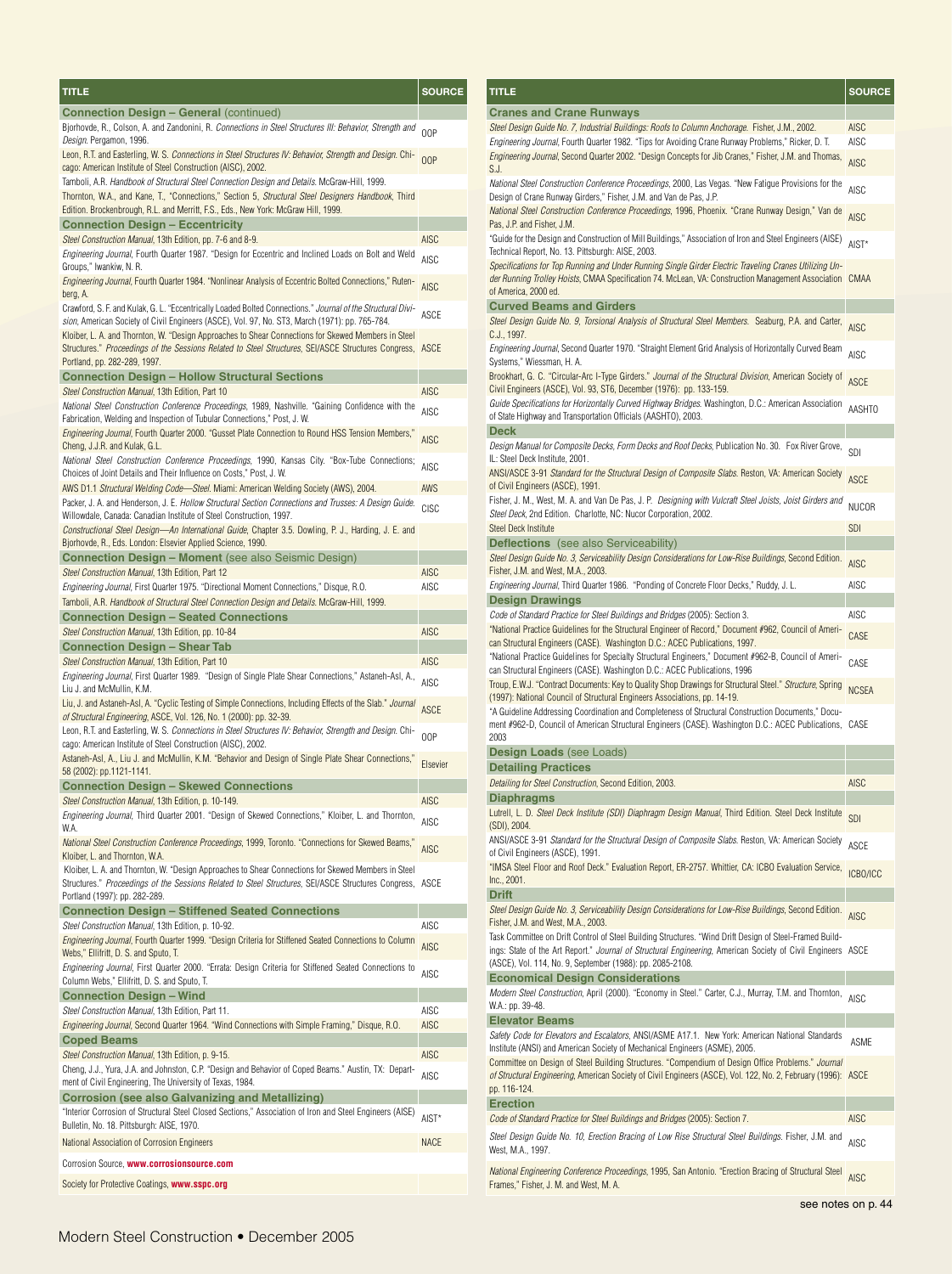| TITLE                                                                                                                                                                                                                                                                                                   | <b>SOURCE</b>    |
|---------------------------------------------------------------------------------------------------------------------------------------------------------------------------------------------------------------------------------------------------------------------------------------------------------|------------------|
| <b>Erection</b> (continued)                                                                                                                                                                                                                                                                             |                  |
| Code of Federal Regulations, Title 29, Part 1926, Subpart R. Washington D.C.: U.S. Government Printing<br>Office, 2001.                                                                                                                                                                                 | <b>OSHA</b>      |
| <b>Expansion Joints</b>                                                                                                                                                                                                                                                                                 |                  |
| Steel Construction Manual, 13th Edition, p. 2-31.                                                                                                                                                                                                                                                       | <b>AISC</b>      |
| Expansion Joints in Buildings: Federal Construction Council Technical Report No. 65. Washington D.C.:<br>National Academy of Sciences, National Research Council, 1974.                                                                                                                                 | <b>NAS</b>       |
| Fatigue                                                                                                                                                                                                                                                                                                 |                  |
| Steel Construction Manual, 13th Edition, p. 2-33.                                                                                                                                                                                                                                                       | AISC             |
| Engineering Journal, First Quarter 1977. "Fracture and Fatigue Control in Steel Structures," Rolfe, S.T.                                                                                                                                                                                                | <b>AISC</b>      |
| Engineering Journal, Second Quarter 1996. "Fatigue Life of Double Angle Tension Members," Christo-<br>pher, B.P., Cousins, T.E. and Stallings, J.M.                                                                                                                                                     | AISC             |
| Fisher, J. W., Kulak, G. L. and Smith, I. F. C. A Fatigue Primer for Structural Engineers. National Steel                                                                                                                                                                                               | NSBA/AISC        |
| Bridge Alliance (NSBA), 1998.<br>Fisher, J. W. Fatigue and Fracture in Steel Bridges. New York: Wiley, 1984.                                                                                                                                                                                            |                  |
| Barsom, J. M., and Rolfe, S. T. Fracture and Fatigue Control in Structures: Applications of Fracture Me-<br>chanics, Third Edition. West Conshohocken, PA: American Society for Testing and Materials (ASTM), ASTM<br>1999.                                                                             |                  |
| <b>Fire Protection Engineering</b>                                                                                                                                                                                                                                                                      |                  |
| Engineering Journal, First Quarter 2000. "Design of Concrete-Filled Hollow Structural Steel Columns for<br>Fire Endurance," Kodur, V. K. R. and Mackinnon, D. H.                                                                                                                                        | AISC             |
| Engineering Journal, Second Quarter 2001. "Restrained Fire Resistance Ratings in Structural Steel Build-<br>ings," Gewain, R. G. and Troup, E. W. J.                                                                                                                                                    | AISC             |
| Lie, T. T. Structural Fire Protection. American Society of Civil Engineers (ASCE) Practice Manual, No.                                                                                                                                                                                                  | ASCE             |
| 78. New York: ASCE, 1992.<br>Standard Calculation Methods for Structural Fire Protection, SEI/ASCE/SFPE 29-99. Reston, VA: Struc-                                                                                                                                                                       | ASCE             |
| tural Engineering Institute of the American Society of Civil Engineers, 2003.<br>The SFPE Handbook of Fire Protection Engineering, Third Edition. Bethesda, MD: Society of Fire Protec-                                                                                                                 |                  |
| tion Engineers, 2002.                                                                                                                                                                                                                                                                                   | <b>SFPE</b>      |
| Fire Protection Handbook, 2003 Edition. Quincy, MA: National Fire Protection Association, 2003.<br>"Fire-Resistance-Rated Construction." International Building Code, Chapter 7. Falls Church, VA, 2003.                                                                                                | NFPA<br>ICBO/ICC |
| Schleich, J., Bouillette, J., Hass, R., Preston, R. and Sandman, T. International Fire Engineering Design for<br>Steel Structures: State of the Art. Brussels, Belgium: International Iron and Steel Institute (IISI), 1993.                                                                            | <b>IISI</b>      |
| Buchanan, A. H. Structural Design for Fire Safety. John Wiley and Sons Ltd., 2001.                                                                                                                                                                                                                      |                  |
| Wang, Y. C. Steel and Composite Structures: Behavior and Design for Fire Safety. Spoon Press, 2002.<br>World Trade Center Building Performance Study: Data Collection, Preliminary Observations, and Recom-<br>mendations, FEMA 403. Washington D.C.: Federal Emergency Management Agency (FEMA), 2002. | <b>FEMA</b>      |
| Fire-Safe Structural Steel: A Design Guide. Washington D.C.: American Iron and Steel Institute (AISI),<br>1979.                                                                                                                                                                                         | <b>AISI</b>      |
| Underwriters Laboratories Inc., <b>www.ul.com</b>                                                                                                                                                                                                                                                       |                  |
| National Fire Protection Association, www.nfpa.org                                                                                                                                                                                                                                                      |                  |
| Fire Resistant Design                                                                                                                                                                                                                                                                                   |                  |
| Steel Construction Manual, 13th Edition, Appendix 4.                                                                                                                                                                                                                                                    | AISC             |
| Steel Design Guide No. 19, Fire Resistance of Structural Steel Framing, Ruddy, J.L., Marlo, J.P., Loan-<br>neides, S.A., Alfawakhiri, F.                                                                                                                                                                | AISC             |
| -Engineering Journal, Second Quarter 2001. "Restrained Fire Resistance Ratings in Structural Steel Build<br>ings," Gewain, R. G. and Troup, E. W. J.                                                                                                                                                    | AISC             |
| Designing Fire Protection for Steel Beams. Washington D.C.: Subcommittee on Fire Technology of the<br>Committee on Construction Codes and Standards, American Iron and Steel Institute (AISI), 1984.                                                                                                    | <b>AISI</b>      |
| Designing Fire Protection for Steel Columns, Third Edition. Washington, D.C.: Subcommittee on Fire<br>Technology of the Committee on Construction Codes and Standards, American Iron and Steel Institute AISI<br>(AISI), 1980.                                                                          |                  |
| Designing Fire Protection for Steel Trusses, Second Edition. Washington, D.C.: Subcommittee on Fire<br>Technology of the Committee on Construction Codes and Standards, American Iron and Steel Institute AISI<br>(AISI), 1991.                                                                         |                  |
| Boring, D. F., Spence, J.C. and Wells, W. G. <i>Fire Protection Through Modern Building Codes</i> , Fifth Edi-<br>tion. Washington D.C.: American Iron and Steel Institute (AISI), 1981.                                                                                                                | AISI             |
| Standard Calculation Methods for Structural Fire Protection, SEI/ASCE/SFPE 29-99. Reston, VA: Struc-<br>tural Engineering Institute of the American Society of Civil Engineers, 2003.                                                                                                                   | <b>ASCE</b>      |
| GA-600 Fire-Resistance Design Manual. Washington D.C.: Gypsum Association, 2000.<br>Fire Resistance Directory, Volume I. Northbrook, IL: Underwriters Laboratories Inc., 2001.                                                                                                                          | UL               |
| Directory of Listed Products. Cortland, NY: Intertek Testing Services NA Inc., 2000.                                                                                                                                                                                                                    | <b>ITSNA</b>     |
| Directory of Listed Building Products, Materials and Assemblies, Volume II. Elmendorf, TX: Omega Point<br>Laboratories Inc., 2001.                                                                                                                                                                      | OPL              |
| <b>Floor Vibration</b> (see Vibration)                                                                                                                                                                                                                                                                  |                  |
| Fracture                                                                                                                                                                                                                                                                                                |                  |
| Steel Construction Manual, 13th Edition, p. 2-33.                                                                                                                                                                                                                                                       | AISC             |
| Fisher, J. W., Kulak, G. L. and Smith, I. F. C. <i>A Fatigue Primer for Structural Engineers</i> . National Steel<br>Bridge Alliance (NSBA), 1998.                                                                                                                                                      | NSBA/AISC        |
| Engineering Journal, First Quarter 1977. "Fracture and Fatigue Control in Steel Structures," Rolfe, S.T.<br>Fisher, J.W. Fatigue and Fracture of Steel Bridges: Case Studies. Hoboken, NJ: John Wiley and Sons,                                                                                         | AISC             |
| 1984.<br>Barsom, J. M. and Rolfe, S. T. <i>Fracture and Fatigue Control in Structures</i> , Third Edition. West Con-<br>shohocken, PA: American Society for Testing and Materials (ASTM), 1999.                                                                                                         | <b>ASTM</b>      |
| Galvanizing and Metallizing (see also Corrosion)                                                                                                                                                                                                                                                        |                  |
| AWS D19.0 Welding Zinc-Coated Steels. Miami: American Welding Society (AWS), 1972.                                                                                                                                                                                                                      | AWS              |
| "The Design of Products to be Hot-Dip Galvanized after Fabrication." Engelwood, CO: American Galvaniz-<br>ers Association (AGA), 2000.                                                                                                                                                                  | AGA              |

| TITLE                                                                                                                                                                                                                                                          | <b>SOURCE</b> |
|----------------------------------------------------------------------------------------------------------------------------------------------------------------------------------------------------------------------------------------------------------------|---------------|
| <b>Galvanizing and Metallizing (continued)</b>                                                                                                                                                                                                                 |               |
| "Recommended Details for Galvanized Structures." Engelwood, CO: American Galvanizers Association<br>(AGA), 2002.                                                                                                                                               | AGA           |
| "Duplex Systems: Painting over Hot-Dip Galvanized Steel." Engelwood, CO: American Galvanizers As-<br>sociation (AGA), 1998.                                                                                                                                    | AGA           |
| "Galvanizing for Corrosion Protection: A Specifier's Guide." Engelwood, CO: American Galvanizers As-<br>sociation (AGA), 2000.                                                                                                                                 | AGA           |
| "Service Life Chart for Hot-Dipped Galvanized Coatings." American Galvanizers Association (AGA).                                                                                                                                                               | AGA           |
| <b>Gusset Plates</b><br>Steel Construction Manual, 13th Edition, Part 13.                                                                                                                                                                                      | AISC          |
| Seismic Provisions for Structural Steel Buildings, 2002.                                                                                                                                                                                                       | <b>AISC</b>   |
| Engineering Journal, Third Quarter 1990. "Experimental Study of Gusseted Connections," Gross, J.L.                                                                                                                                                             | AISC          |
| <i>Engineering Journal</i> , Second Quarter 1985. "New Design Criteria for Gusset Plates in Tension," Hardash,<br>S.G. and Bjorhovde, R.                                                                                                                       | <b>AISC</b>   |
| Engineering Journal, Third Quarter 1997. "The Behavior and Load-Carrying Capacity of Unstiffened<br>Seated-Beam Connections," Chen, W.F., Bowman, M.D. and Yang, W.H.                                                                                          | <b>AISC</b>   |
| Whitmore, R.E. "Experimental Investigation of Stresses in Gusset Plates" Knoxville, TN: The University<br>of Tennessee, 1952.                                                                                                                                  | <b>AISC</b>   |
| Yam, M.C.H. and Cheng, J.J. "Behavior and Design of Gusset Plate Connections in Compression." Jour-<br>nal of Constructional Steel Research, Vol. 58, No. 5-8 (2002): p. 1143-1159.                                                                            | Elsevier      |
| Steel Tips, "Seismic Behavior and Design of Gusset Plates." Astaneh-Asl, A., 1998.                                                                                                                                                                             | <b>SSEC</b>   |
| <b>Heat Straightening</b><br>Engineering Journal, First Quarter 2001. "What You Should Know About Heat Straightening Repair of<br>Damaged Steel," Avent, R.R. and Mukai, D.J.                                                                                  | <b>AISC</b>   |
| Modern Steel Construction, February 1995. "Engineered Heat Straightening Comes of Age." Avent, R.<br>R., p. 32-39.                                                                                                                                             | AISC          |
| National Steel Construction Conference Proceedings, 1988, Miami Beach. "Heat Straightening of Steel:<br>From Art to Science," Avent, R. R.                                                                                                                     | <b>AISC</b>   |
| National Steel Construction Conference Proceedings, 1995, San Antonio. "Engineered Heat Straighten-<br>ing," Avent, R. R.                                                                                                                                      | <b>AISC</b>   |
| National Steel Construction Conference Proceedings, 1992, Las Vegas. "Designing Heat Straightening<br>Repairs," Avent, R.R.                                                                                                                                    | <b>AISC</b>   |
| Avent, R. R., Mukai, D. J. and Heymsfield, E. "Repair of Localized Damage in Steel by Heat Straighten-<br>ing." <i>Journal of Structural Engineering</i> , American Society of Civil Engineers (ASCE), Vol. 127, No. 10, ASCE<br>October (2001): p. 1121-1128. |               |
| Avent, R. R. "Heat Straightening: Fact and Fable." <i>Journal of Structural Engineering</i> , American Society of<br>Civil Engineers (ASCE), Vol. 115, No. 11, November (1989): p. 2773-2793.                                                                  | <b>ASCE</b>   |
| Heat-Straightening Repairs of Damaged Steel Bridges, Report No. FHWA-IF-99-004. Federal Highway<br>Administration, 1998.                                                                                                                                       | FHWA          |
| North American Steel Construction Conference Proceedings, 2001, Ft. Lauderdale. "Principles and Prac-<br>tice of Heat-Straightening Repair," Avent, R. R. and Verma, K.K.                                                                                      | <b>AISC</b>   |
| <b>Heavy Shapes</b><br>Specification for Structural Steel Buildings (March 9, 2005): Section A3.1.                                                                                                                                                             | AISC          |
| Engineering Journal, Second Quarter 1987. "Experience with Use of Heavy W-Shapes in Tension," Fisher,<br>J. W. and Pense, A. W.                                                                                                                                | <b>AISC</b>   |
| Engineering Journal, Third Quarter 1987. "Material Considerations in Structural Steel Design," Barsom,<br>J. M.                                                                                                                                                | <b>AISC</b>   |
| National Steel Construction Conference Proceedings, 1988, Miami Beach. "Solutions for the Use of<br>Jumbo Shapes," Bjorhovde, R.                                                                                                                               | AISC          |
| National Steel Construction Conference Proceedings, 2000, Las Vegas. "Through-Thickness Strength of<br>Column Flanges in Welded Moment Connections," Dexter, R.                                                                                                | <b>AISC</b>   |
| Blodgett, O. and Miller, D.K. "The Challenge of Welding Jumbo Shapes." Welding Innovation, James F.<br>Lincoln Arc Welding Foundation, Vol. X, No.1, 1993.                                                                                                     | JFLF          |
| <b>Higher Strength Steels</b>                                                                                                                                                                                                                                  |               |
| Axmann, G. "Steels For Seismic Applications: ASTM A913 Grade 50 and Grade 65." Arcelor International<br>America, 2002.                                                                                                                                         | Arcelor       |
| <b>Hollow Structural Sections (HSS)</b><br>(see also Connection Design – Hollow Structural Sections)                                                                                                                                                           |               |
| Steel Construction Manual, 13th Edition.                                                                                                                                                                                                                       | AISC          |
| Specification for Structural Steel Buildings (March 9, 2005).<br>National Steel Construction Conference Proceedings, 1993, Orlando. "Fabricating Architecturally Ex-                                                                                           | AISC          |
| posed Tube Structures," Kloiber, L.A.<br>Sherman, D. R. Constructional Steel Design-An International Guide, "Tubular Members." Chapter 2.4.                                                                                                                    | AISC          |
| Dowling, P. J., Harding, J. E. and Bjorhovde, R., Eds. London: Elsevier Applied Science, 1992.<br>Engineering Journal, Third Quarter 1996. "Designing with Structural Tubing," Sherman, D.R.                                                                   | AISC          |
| Steel Tube Institute of North America, www.steeltubeinstitute.org                                                                                                                                                                                              | <b>STI</b>    |
| <b>Industrial Buildings</b>                                                                                                                                                                                                                                    |               |
| Steel Design Guide No. 7, Industrial Buildings—Roofs to Anchor Rods, Second Edition. Fisher, J.M.,<br>2004.                                                                                                                                                    | AISC          |
| Roof Framing with Cantilever Girders and Open Web Joists. Willowdale, Canada: Canadian Institute of<br>Steel Construction, 1989.                                                                                                                               | CISC          |
| "Suggested Procedure for Inspecting and Upgrading Existing Structures." Guide for the Design and Con-<br>struction of Mill Buildings, Association of Iron and Steel Engineers (AISE) Technical Report, No. 13, AIST*<br>Supplement II. Pittsburgh: AISE, 1997. |               |
| <b>Inspection and Structural Testing</b>                                                                                                                                                                                                                       |               |
| Specification for Structural Joints Using ASTM A325 or A490 Bolts, 2004.                                                                                                                                                                                       | <b>AISC</b>   |

see notes on p. 44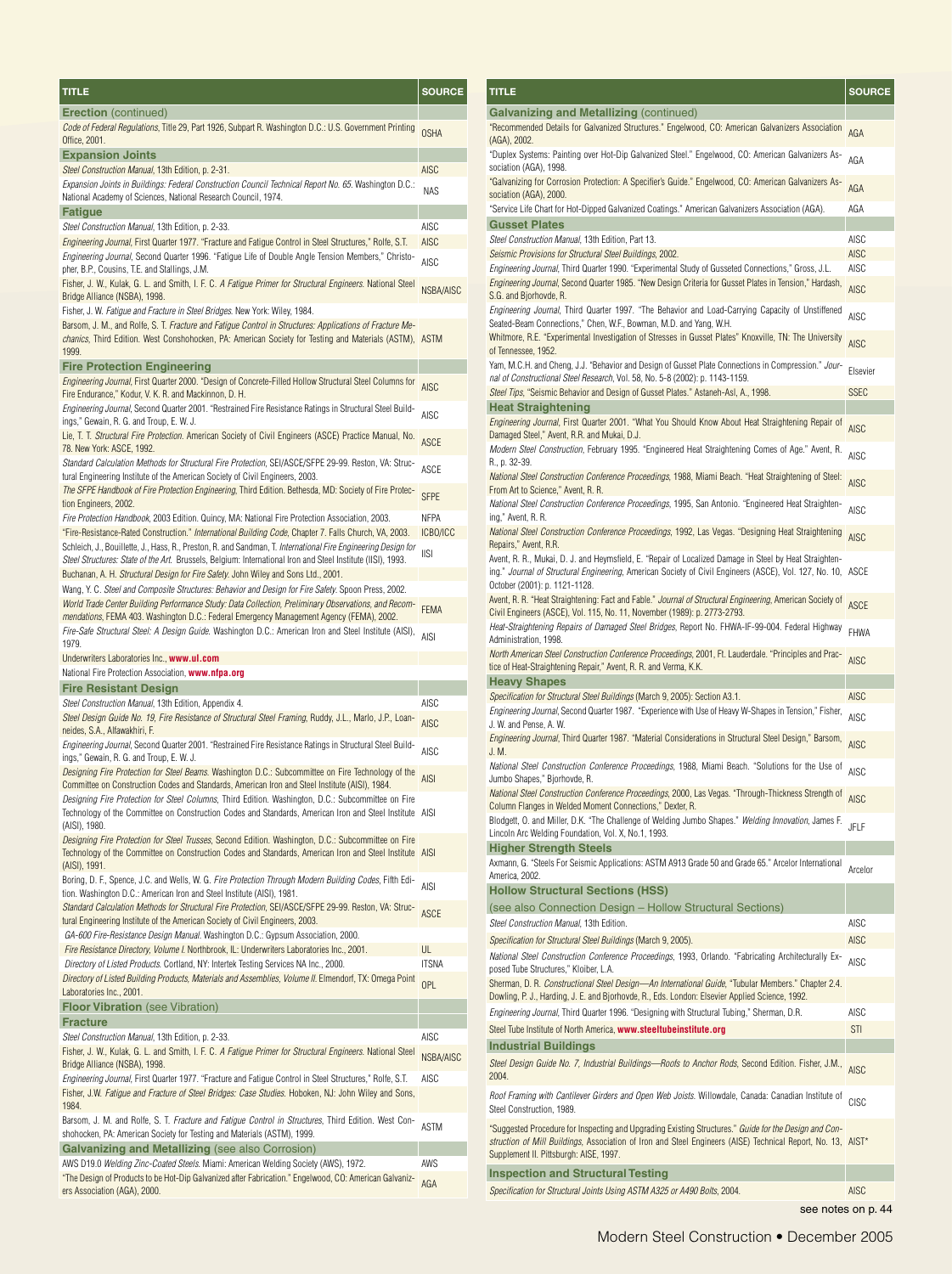| TITLE                                                                                                                                                                                                                                                                         | <b>SOURCE</b>              |
|-------------------------------------------------------------------------------------------------------------------------------------------------------------------------------------------------------------------------------------------------------------------------------|----------------------------|
| <b>Inspection and Structural Testing (continued)</b>                                                                                                                                                                                                                          |                            |
| "Suggested Procedure for Inspecting and Upgrading Existing Structures." Guide for the Design and Con-<br>struction of Mill Buildings, Association of Iron and Steel Engineers (AISE) Technical Report, No. 13, AIST*<br>Supplement II. Pittsburgh: AISE, 1997.                |                            |
| Brock, D. S. and Sutcliffe, L. L., Jr. Field Inspection Handbook: An On-the-Job Guide for Construction<br>Inspectors, Contractors, Architects, and Engineers, Second Edition. New York: McGraw-Hill, 1995.                                                                    |                            |
| Campbell, H. H. III. "Nondestructive Inspection (NDI) and Responsibility." Welding Innovation, James F.<br>Lincoln Arc Welding Foundation, Vol. XVIII, No.1 (2001): p. 11-16.                                                                                                 | JFLF                       |
| AWS D1.1 Structural Welding Code—Steel, Chapter 6. Miami: American Welding Society (AWS), 2002.                                                                                                                                                                               | AWS                        |
| <b>Joists and Joist Girders</b>                                                                                                                                                                                                                                               |                            |
| National Steel Construction Conference Proceedings, 1996, Phoenix. "Design Guidelines for Continuous<br>Beams Supporting Steel Joist Roof Structures," Rongoe J.                                                                                                              | <b>AISC</b>                |
| Fisher, J. M., West, M. A. and Van De Pas, J. P. Designing with Vulcraft Steel Joists, Joist Girders and<br>Steel Deck, Second Edition. Charlotte, NC: Nucor Corporation, 2002.                                                                                               | <b>NUCOR</b>               |
| Steel Joist Institute 75-Year Manual. Myrtle Beach, SC: Steel Joist Institute, 2003.                                                                                                                                                                                          | SJI                        |
| Standard Specifications and Load Tables for Steel Joists and Joist Girders, 41st Edition. Myrtle Beach,<br>SC: Steel Joist Institute, 2002.                                                                                                                                   | SJI                        |
| Brockenbrough, R. L. "Material Properties," Chapter 1.2, Constructional Steel Design—An International<br>Guide. Dowling, P. J., Harding, J. E., and Bjorhovde, R., Eds. London: Elsevier Applied Science, 1992.                                                               |                            |
| Roof Framing with Cantilever (Gerber) Girders and Open Web Joists. Willowdale, Canada: Canadian                                                                                                                                                                               | <b>CISC</b>                |
| Institute of Steel Construction (CISC), 1989.<br>Steel Joist Institute                                                                                                                                                                                                        | SJI                        |
| <b>Jumbo Shapes</b> (see Heavy Shapes)                                                                                                                                                                                                                                        |                            |
| <b>Knee Braces</b>                                                                                                                                                                                                                                                            |                            |
| ".Engineering Journal, Fourth Quarter 1983. "Analysis of Knee-Braced Portal Frames For Vertical Loading<br>Vilas, H. K. and Surtees, J. O.                                                                                                                                    | <b>AISC</b>                |
| Engineering Journal, Fourth Quarter 1984. "Analysis of Knee-Braced Portal Frames For Vertical Loading:<br>Part 2-Columns of Unequal Stiffness," Vilas, H. K. and Surtees, J. O.                                                                                               | <b>AISC</b>                |
| <b>Lamellar Tearing</b>                                                                                                                                                                                                                                                       |                            |
| Steel Construction Manual, 13th Edition, p. 2-34.                                                                                                                                                                                                                             | AISC                       |
| Engineering Journal, Third Quarter 1973. "Commentary on Highly Restrained Welded Connections."                                                                                                                                                                                | AISC                       |
| Engineering Journal, Fourth Quarter 1973. "Quality Control in Design and Supervision Combine to Elimi-<br>nate Lamellar Tearing," Thornton, C. H.                                                                                                                             | <b>AISC</b>                |
| Kloiber, L. A. "The Fabrication and Erection of Minneapolis Convention Center." Proceedings of the Ses-<br>sions Related to Steel Structures, Structures Congress 1989, San Francisco. Washington D.C.: American ASCE<br>Society of Civil Engineers (ASCE), 1989, p. 165-174. |                            |
| Loads                                                                                                                                                                                                                                                                         |                            |
| Minimum Design Loads for Buildings and Other Structures, SEI/ASCE 7. Reston, VA: American Society<br>of Civil Engineers (ASCE), 2002.                                                                                                                                         | <b>ASCE</b>                |
| Design Loads on Structures During Construction, SEI/ASCE 37-02. Reston, VA: American Society of<br>Civil Engineers (ASCE), 2002.                                                                                                                                              | ASCE                       |
| Low Floor-to-Floor Heights                                                                                                                                                                                                                                                    |                            |
| Steel Design Guide 14—Staggered Truss Framing Systems. Wexler, N. and Lin, F.B., 2002.<br>National Steel Construction Conference Proceedings, 2001, Fort Lauderdale. "Development of the Com-                                                                                 | <b>AISC</b><br><b>AISC</b> |
| posite Girder and Slab Construction Technology," Naccarato, P.A.<br><b>Low-Rise Buildings</b>                                                                                                                                                                                 |                            |
| Steel Design Guide 3—Serviceability Design Considerations for Low-Rise Buildings, Second Edition.<br>Fisher, J.M. and West, M.A., 2003.                                                                                                                                       | AISC                       |
| Steel Design Guide 10—Erection Bracing of Low-Rise Structural Steel Frames. Fisher, J. M. and West,<br>M. A., 1997.                                                                                                                                                           | <b>AISC</b>                |
| Steel Design Guide 5-Low- and Medium-Rise Steel Buildings. Allison, H., 1991.                                                                                                                                                                                                 | AISC                       |
| <b>Making Steel</b> (see Mill Practices)                                                                                                                                                                                                                                      |                            |
| <b>Material Properties</b>                                                                                                                                                                                                                                                    |                            |
| Steel Construction Manual, 13th Edition, p. 2-20-2-37.<br>Bjorhovde, R., Engestrom, M.F., Griffis, L.G., Kloiber, L.A. and Malley, J.O. Structural Steel Selection                                                                                                            | AISC<br><b>ASCE</b>        |
| Considerations. Reston, VA: ASCE; and Chicago: AISC, 2001.<br>Engineering Journal, Third Quarter 1987. "Material Considerations in Structural Steel Design," Barsom,                                                                                                          | AISC                       |
| J. M.<br>Barsom, J. M. "Properties of Bridge Steels." Highway Structural Design Handbook, Vol. 1, Chapter 3,                                                                                                                                                                  | <b>AISC</b>                |
| 1991.<br>Fruehan, R.J., Ed. The Making, Shaping and Treating of Steel—Steel Making and Refining Volume, 11th                                                                                                                                                                  | AIST*                      |
| Edition. Pittsburgh: Association of Iron and Steel Engineers (AISE) Foundation, 1998.<br>Constructional Steel Design—An International Guide, Chapters 1.1 and 1.2. Dowling, P. J., Harding, J. E.                                                                             |                            |
| and Bjorhovde, R., Eds. London: Elsevier Applied Science, 1990.<br>Dieter, G. Mechanical Metallurgy, Third Edition. New York: McGraw-Hill, 1986.                                                                                                                              |                            |
| <b>Material Specification and Availability</b>                                                                                                                                                                                                                                |                            |
| Steel Construction Manual, 13th Edition, p. 2-20.                                                                                                                                                                                                                             | AISC                       |
| Bjorhovde, R., Engestrom, M.F., Griffis, L.G., Kloiber, L.A. and Malley, J.O. Structural Steel Selection<br>Considerations: A Guide for Students, Educators, Designers, and Builders. Reston, VA: ASCE and Chi- ASCE                                                          |                            |
| cago: AISC, 2001.<br>Modern Steel Construction, January 2003. "Do you 992?" Zoruba, S. and Grubb, K., p. 43-44.                                                                                                                                                               | AISC                       |
| Modern Steel Construction, January 1999. "Are You Properly Specifying Materials? Part 1: Structural<br>Shapes," Carter, C. J., p. 48-55.                                                                                                                                      | AISC                       |
| Modern Steel Construction, February 1999. "Are You Properly Specifying Materials? Part 2: Structural<br>Plates," Carter, C. J., p. 36-41.                                                                                                                                     | AISC                       |
| Modern Steel Construction, March 1999. "Are You Properly Specifying Materials? Part 3: Fastening<br>Products," Carter, C. J., p. 50-55.                                                                                                                                       | <b>AISC</b>                |

| <u>T</u> ITLE                                                                                                                                                                                                                                            | <u>SOURCE</u>      |
|----------------------------------------------------------------------------------------------------------------------------------------------------------------------------------------------------------------------------------------------------------|--------------------|
| <b>Material Specification and Availability (continued)</b>                                                                                                                                                                                               |                    |
| Modern Steel Construction, Structural Steel Shapes. Annual printing in January.                                                                                                                                                                          | <b>AISC</b>        |
| Modern Steel Construction, Hollow Structural Sections. Annual printing in July.                                                                                                                                                                          | AISC               |
| AISC Steel Availability: www.aisc.org/availability                                                                                                                                                                                                       | <b>AISC</b>        |
| <b>Metal Buildings</b>                                                                                                                                                                                                                                   |                    |
| Metal Building Systems Manual (previously titled The Low-Rise Building Systems Manual). Cleveland:<br>Metal Building Manufacturers Association (MBMA), 2002.                                                                                             | <b>MBMA</b>        |
| Guide Specifications: Metal Building Systems. Cleveland: Metal Building Manufacturers Association<br>(MBMA), 1996.                                                                                                                                       | MBMA               |
| Lee, G.C., Ketter, R.L., and Hsu, T.L. Design of Single Story Rigid Frames, Cleveland: Metal Buildings<br>Manufacturers Association (MBMA), 1981                                                                                                         | MBMA/00P           |
| Newman, A. Metal Building Systems: Design and Specifications. New York: McGraw-Hill, 2003.                                                                                                                                                               |                    |
| <b>Metric Conversion</b>                                                                                                                                                                                                                                 |                    |
| Specification for Structural Steel Buildings (March 9, 2005)                                                                                                                                                                                             | AISC               |
| Manual of Steel Construction-LRFD, Metric Conversion of the Second Edition.                                                                                                                                                                              | <b>AISC</b>        |
| Metric Design Guide, General Services Administration, National Institute of Building Sciences (NIBS).<br>Washington D.C.: NIBS, 1996.                                                                                                                    | <b>NIBS</b>        |
| <i>Metric Guide for Federal Construction</i> , The Construction Subcommittee of the Metrication Operating<br>Committee of the Interagency Council on Metric Policy, National Institute of Building Sciences (NIBS). NIBS<br>Washington D.C.: NIBS, 1992. |                    |
| <b>Mill Practices</b>                                                                                                                                                                                                                                    |                    |
| Steel Construction Manual, 13th Edition, p. 1-19.                                                                                                                                                                                                        | <b>AISC</b>        |
| Brockenbrough, R. L. "Material Properties," Chapter 1.2, Constructional Steel Design-An International<br>Guide. Dowling, P. J., Harding, J. E. and Bjorhovde, R., Eds. London: Elsevier Applied Science, 1992.                                           |                    |
| Fruehan, R.J., Ed. The Making, Shaping and Treating of Steel-Steel Making and Refining Volume, Elev-<br>enth Edition. Pittsburgh: Association of Iron and Steel Engineers (AISE), 1998.                                                                  | AIST*              |
| <b>Old Steel Shapes</b>                                                                                                                                                                                                                                  |                    |
| Steel Design Guide 15-AISC Rehabilitation and Retrofit Guide. Brockenbrough, T.L. 2002.                                                                                                                                                                  | <b>AISC</b>        |
| AISC Search Utility for Structural Steel Shapes, Version 13.0H-Steel Sections Produced from 1873                                                                                                                                                         | AISC               |
| to 2001 (2005).                                                                                                                                                                                                                                          |                    |
| <b>OSHA</b> (see Safety)                                                                                                                                                                                                                                 |                    |
| <b>Painting (see Coatings)</b>                                                                                                                                                                                                                           |                    |
| <b>Parking Structures</b>                                                                                                                                                                                                                                |                    |
| Innovative Solutions in Steel: Open-Deck Parking Structures. Troup, E.W.J. and Cross, J.P., 2003.                                                                                                                                                        | AISC               |
| Steel Design Guide No. 18, Steel-Framed Open-Deck Parking Structures. Churches, C., Troup, E. and                                                                                                                                                        | <b>AISC</b>        |
| Angeloff, C., 2003.                                                                                                                                                                                                                                      |                    |
| "Parking Structure Design: 2001," reprints from Modern Steel Construction, 2001.                                                                                                                                                                         | AISC               |
| "Parking Structure Design: 2002," reprints from Modern Steel Construction, 2002.                                                                                                                                                                         | <b>AISC</b>        |
| Steel Tips, "Notes on Design of Steel Parking Structures Including Seismic Effects." Flynn, L. J. and<br>Astaneh-Asl A., 2001.                                                                                                                           | <b>SSEC</b>        |
| "Building Tomorrow's Parking Structures Today with Steel Frames." Architectural Record, November<br>(2002): p. 221-225.<br>Chrest, A.P. Parking Structures: Planning, Design, Construction, Maintenance, and Repair, Third Edition.                      | <b>ArchRec</b>     |
| New York: Kluwer Academic Publishers, 2001.<br>Cross, J. P. "Building Tomorrow's Parking Structures Today." Parking Today, August 2001.                                                                                                                  | <b>PRKTD</b>       |
| "Steel Parking Garages Making a Comeback." Parking Today, June 2001.                                                                                                                                                                                     | PRKTD              |
| Innovations in Steel: Parking Structures around the World. International Iron and Steel Institute, 2001.                                                                                                                                                 | <b>IISI</b>        |
| Troupe, E.W.J., "Steel Frame Car Parks—New England Style," <i>Steel Construction Annual</i> , New Hamp-                                                                                                                                                  |                    |
| shire Business Review, Manchester, New Hampshire, 1989.                                                                                                                                                                                                  | AISC               |
| Partially Restrained (PR) Connections (see Semi-Rigid [PR] Frames)                                                                                                                                                                                       |                    |
| Plastic Design                                                                                                                                                                                                                                           |                    |
| Specification for Structural Steel Buildings (March 9, 2005): Appendix 1.                                                                                                                                                                                | <b>AISC</b>        |
| Plastic Design in Steel: A Guide and Commentary, Second Edition. New York: American Society of Civil                                                                                                                                                     |                    |
| Engineers (ASCE)-Welding Research Council: 1971.                                                                                                                                                                                                         | ASCE               |
| Disque, R. O. Applied Plastic Design in Steel. New York: Van Nostrand Reinhold Company, 1971.                                                                                                                                                            |                    |
| Beedle, L.S. Plastic Design of Steel Frames. New York: John Wiley and Sons, 1958.                                                                                                                                                                        | 00P                |
| Tall, L., Ed. Structural Steel Design, Second Edition. New York: Ronald Press Company, 1974.                                                                                                                                                             | 00P                |
| <b>Plate Girders (Built-up Beams)</b>                                                                                                                                                                                                                    |                    |
| Specification for Structural Steel Buildings (March 9, 2005): Chapter G and Appendix D.                                                                                                                                                                  | <b>AISC</b>        |
| Engineering Journal, First Quarter 1987. "Plate Girder Design Using Load and Resistance Factor Design<br>(LRFD)," Zahn, C. J.                                                                                                                            | <b>AISC</b>        |
| Geschwindner, L. F., Disque, R. O. and Bjorhovde, R. Load and Resistance Factor Design of Steel Struc-<br>tures, Chapter 8. Englewood Cliffs, NJ: Prentice-Hall, 1994.                                                                                   | 00P                |
| Salmon, C. G., and Johnson, J. E. Steel Structures: Design and Behavior, Fourth Edition, Chapter 11. New<br>York: Harper Collins College Publishers, 1996.                                                                                               |                    |
| Galambos, T. V., Lin, F. J. and Johnston, B. G. Basic Steel Design with Load and Resistance Factor Design<br>(LRFD), Chapter 7. Upper Saddle River, NJ: Prentice-Hall, 1995.                                                                             |                    |
| <b>Plate Structures</b>                                                                                                                                                                                                                                  |                    |
| "Design of Plate Structures," Committee of Steel Plate Producers, American Iron and Steel Institute (AISI)<br>with cooperation of Steel Plate Fabricators Association. Downers Grove, IL: AISI, 1992.                                                    | <b>AISI</b>        |
| Steel Plate Fabricators Association, www.spfa.org                                                                                                                                                                                                        |                    |
| <b>Ponding</b>                                                                                                                                                                                                                                           |                    |
| Specification for Structural Steel Buildings (March 9, 2005): Appendix 2.                                                                                                                                                                                | AISC               |
| Engineering Journal, Third Quarter 1986. "Ponding of Concrete Floor Decks," Ruddy, J. L.                                                                                                                                                                 | <b>AISC</b>        |
| <b>Prying Action</b>                                                                                                                                                                                                                                     |                    |
| Steel Construction Manual, 13th Edition, p. 9-10.                                                                                                                                                                                                        | AISC               |
|                                                                                                                                                                                                                                                          | see notes on p. 44 |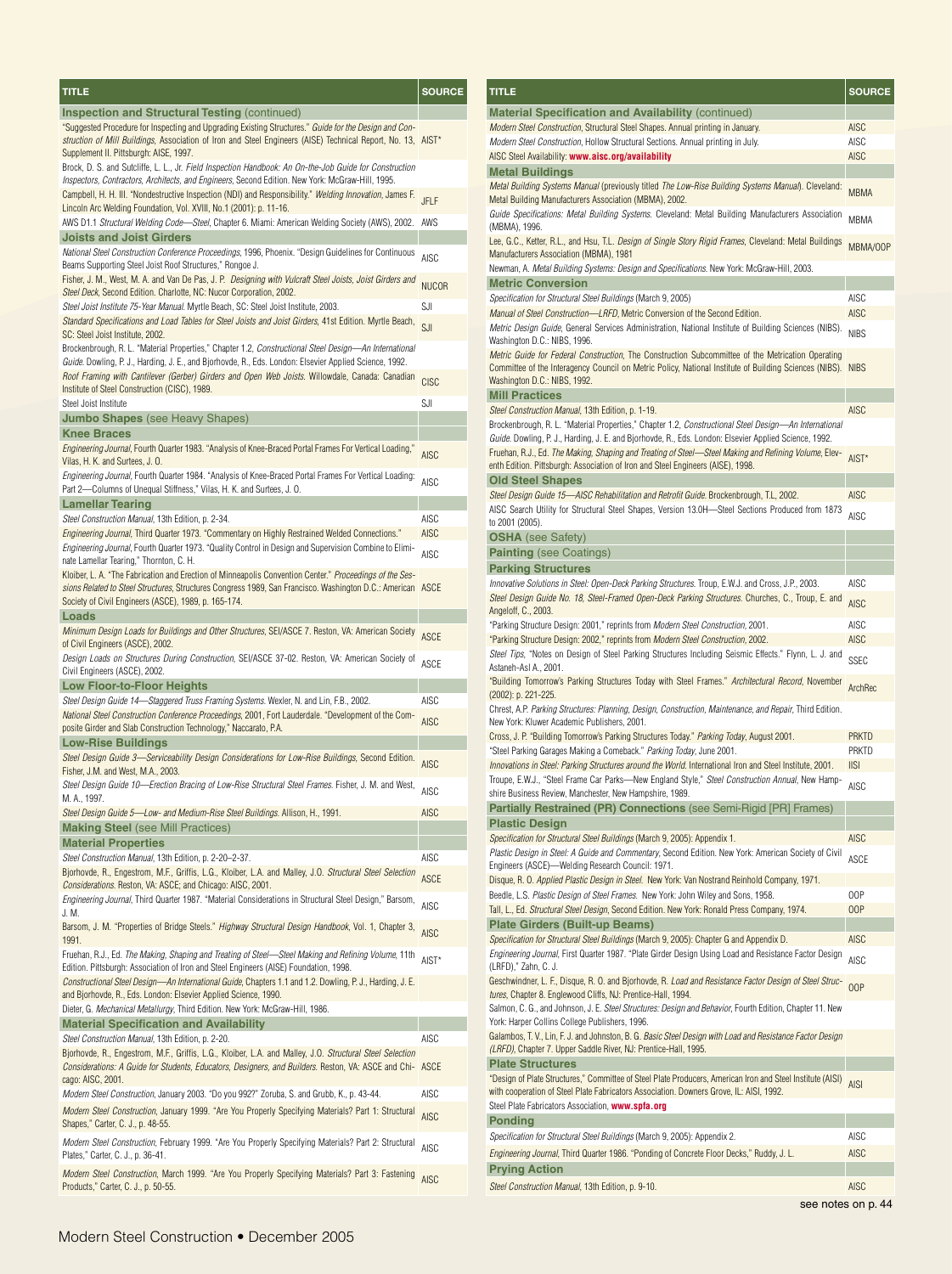| TITLE                                                                                                                                                                                                                                                 | <b>SOURCE</b>       |
|-------------------------------------------------------------------------------------------------------------------------------------------------------------------------------------------------------------------------------------------------------|---------------------|
| <b>Prying Action (continued)</b>                                                                                                                                                                                                                      |                     |
| Guide to Design Criteria for Bolted and Riveted Joints, Second Edition. Kulak, G. L., Fisher, J. W. and                                                                                                                                               | RCSC/AISC           |
| Struik, J. H. A., 2001.                                                                                                                                                                                                                               |                     |
| Engineering Journal, Second Quarter 1985. "Prying Action - A General Treatment," Thornton, W. A.<br>Engineering Journal, Fourth Quarter 1992. "Strength and Serviceability of Hanger Connections," Thorn-                                             | AISC                |
| ton, W. A.                                                                                                                                                                                                                                            | AISC                |
| <b>Quality Control/Quality Assurance</b>                                                                                                                                                                                                              |                     |
| (see also Inspection and Structural Testing; Welding Quality and Inspection)                                                                                                                                                                          |                     |
| Code of Standard Practice for Steel Buildings and Bridges (2005): Section 8.<br>Certification Standard for Steel Building Structures, 2002.                                                                                                           | <b>AISC</b><br>AISC |
| AWS D1.1 Structural Welding Code-Steel. Miami:American Welding Society (AWS), 2002.                                                                                                                                                                   | AWS                 |
| <b>Repair, Rehabilitation and Restoration</b>                                                                                                                                                                                                         |                     |
| Steel Design Guide No. 12, Modifications of Existing Welded Steel Moment Frame Connections for Seis-                                                                                                                                                  | AISC                |
| mic Resistance. Gross, J.L., Engelhardt, M.D., Uang, C.M., Kasai, K. and Iwankiw, N.R., 1999.<br>Steel Design Guide No. 15, AISC Rehabilitation and Retrofit Guide, A Reference for Historic Shapes and<br>Specifications. Brockenbrough, R.L., 2002. | AISC                |
| AISC Search Utility for Structural Steel Shapes, Version 13.0H-Steel Sections Produced from 1873<br>to 2001 (2005).                                                                                                                                   | <b>AISC</b>         |
| Engineering Journal, First Quarter 1988. "Field Welding to Existing Steel Structures," Ricker, D. T.                                                                                                                                                  | AISC                |
| <i>Engineering Journal</i> , Fourth Quarter 1990. "Reinforcing Steel Members and the Effects of Welding," Tide,<br>R.H.R.                                                                                                                             | AISC                |
| Rabun, J.S. Structural Analysis of Historic Buildings. New York: John Wiley & Sons, 2000.<br>Guideline for Structural Condition Assessment of Existing Buildings, SEI/ASCE 11-99. Reston, VA:<br>American Society of Civil Engineers (ASCE).          | <b>ASCE</b>         |
| <b>Residual Stress</b><br>Bjorhovde, R. "Compression Members," Chapter 2.3, Constructional Steel Design—An International<br>Guide, Dowling, P. J., Harding, J. E. and Bjorhovde, R., Eds. London: Elsevier Applied Science, 1992.                     |                     |
| Galambos, T. V., Ed. Guide to Stability Design Criteria for Metal Structures, Fifth Edition. New York:<br>Wiley-Interscience, 1998.                                                                                                                   |                     |
| Geschwindner, L. F., Disque, R. O. and Bjorhovde, R. Load and Resistance Factor Design of Steel Struc-<br>tures, Chapter 6. Englewood Cliffs, NJ: Prentice-Hall, 1994.                                                                                | 00P                 |
| <b>Rigid Frames</b>                                                                                                                                                                                                                                   |                     |
| -Blodgett, O. <i>Design of Welded Structures</i> , 1996 Edition. Cleveland: The James F. Lincoln Welding Foun<br>dation, 1966.                                                                                                                        | <b>JFLF</b>         |
| Galambos, T. V., Ed. Guide to Stability Design Criteria for Metal Structures, Fourth Edition. New York:<br>Wiley-Interscience, 1988.                                                                                                                  |                     |
| Salmon, C. G. and Johnson, J. E. <i>Steel Structures, Design and Behavior</i> , Fourth Edition, Chapter 16. New                                                                                                                                       |                     |
| York: Harper Collins College Publishers, 1996.                                                                                                                                                                                                        |                     |
| <b>Riveted Joints</b><br>Guide to Design Criteria for Bolted and Riveted Joints, Second Edition. Kulak, G. L., Fisher, J. W. and                                                                                                                      |                     |
| Struik, J. H. A., 2001.                                                                                                                                                                                                                               | <b>RCSC/AISC</b>    |
| Steel Design Guide 15—AISC Rehabilitation and Retrofit Guide: A Reference for Historic Shapes and                                                                                                                                                     | <b>AISC</b>         |
| Specifications. Brockenbrough, R.L., 2002.<br><b>Safety</b>                                                                                                                                                                                           |                     |
| Steel Construction Manual, 13th Edition, p. 2-6.                                                                                                                                                                                                      | AISC                |
| General Safety Rules for Structural Steel Fabricators, 2004.                                                                                                                                                                                          | <b>AISC</b>         |
| Modern Steel Construction, May 2001. "New OSHA Erection Rules: How They Effect Fabricators, Con-<br>tractors and Engineers," Barger, B.L. and West, M.A.                                                                                              | AISC                |
| Code of Federal Regulations, Title 29, Part 1926, Subpart R. Washington D.C: U.S. Government Printing<br>Office, 2001.                                                                                                                                | <b>OSHA</b>         |
| <b>Second Order Analysis</b>                                                                                                                                                                                                                          |                     |
| Engineering Journal, Fourth Quarter 1976. "A Practical Method of Second Order Analysis-Part One, Pin<br>Joint Systems," LeMessurier, W.J.<br>Engineering Journal, Second Quarter 1977. "A Practical Method of Second Order Analysis-Part Two,         | AISC                |
| Rigid Frames," LeMessurier, W.J.<br>Chen, W. F. and Toma, S. Advanced Analysis of Steel Frames Theory Software and Application. Boca                                                                                                                  | <b>AISC</b>         |
| Raton, FL: CRC Press, 1994.<br>Chen, W. F. and Sohal, I. <i>Plastic Design and Second-Order Analysis of Steel Frames</i> . New York: Springer                                                                                                         |                     |
| Verlag, 1995.<br>Galambos, T. V., Ed. <i>Guide to Stability Design Criteria for Metal Structures</i> , Fifth Edition. New York:                                                                                                                       |                     |
| Wiley-Interscience, 1998.                                                                                                                                                                                                                             |                     |
| <b>Seismic Design</b><br>Seismic Provisions for Structural Steel Buildings including Supplement No. 1, 2005                                                                                                                                           | <b>AISC</b>         |
| Steel Design Guide 12, Modifications of Existing Welded Steel Moment Frame Connections for Seismic                                                                                                                                                    |                     |
| Resistance. Gross, J.L., Engelhardt, M.D., Uang, C.M., Kasai, K. and Iwankiw, N.R., 1999.<br>Steel Design Guide 16, Flush and Extended Multiple-Row Moment End-Plate Connections. Murray, T.M.                                                        | AISC                |
| and Shoemaker, W.L., 2002.<br>Engineering Journal, Third Quarter 1999. "Seismic Performance and Design of Bolted Steel Moment-                                                                                                                        | <b>AISC</b>         |
| Resisting Frames," Astaneh-AsI, A.<br>Engineering Journal, First Quarter 1997. "Ultimate Strength Considerations for Seismic Design of the                                                                                                            | AISC                |
| Reduced Beam Section (Internal Plastic Hinge)," Iwankiw, N.                                                                                                                                                                                           | <b>AISC</b>         |
| Engineering Journal, Third Quarter 1999. "Seismic Performance and Design of Bolted Steel Moment-<br>Resisting Frames," Astaneh-AsI, A.                                                                                                                | AISC                |
| Engineering Journal, First Quarter 2000. "Design of Welded Steel Moment Connections Using Truss<br>Analogy," Goel, S.C., Lee, K.H. and Stojadinovic, B.                                                                                               | <b>AISC</b>         |
| Engineering Journal, Third Quarter 2000. "Panel Zone Yielding in Steel Moment Connections," El-Tawil, S.                                                                                                                                              | AISC                |
| Recommended Lateral Force Requirements and Commentary. Sacramento, CA: Structural Engineers As-<br>sociation of California (SEAOC), 1996.                                                                                                             | <b>SEAOC</b>        |

| TITLE                                                                                                                                                                                                                         | <b>SOURCE</b>       |
|-------------------------------------------------------------------------------------------------------------------------------------------------------------------------------------------------------------------------------|---------------------|
| <b>Seismic Design (continued)</b>                                                                                                                                                                                             |                     |
| Englekirk, R. Steel Structures Controlling Behavior Through Design. New York: John Wiley & Sons,<br>1994.                                                                                                                     |                     |
| Naeim, F., Ed. The Seismic Design Handbook. New York: Van Nostrand Reinhold Company, 1989.<br>NEHRP Recommended Provisions for Seismic Regulations for New Buildings. Washington D.C.: Federal                                |                     |
| Emergency Management Agency, 2000.<br>FEMA-302-Recommended Seismic Evaluation for New Buildings and Other Structures. Federal Emer-                                                                                           | <b>FEMA</b>         |
| gency Management Agency, 1997.<br>FEMA-303-Commentary to Recommended Seismic Evaluation for New Buildings and Other Structures.                                                                                               | <b>FEMA</b>         |
| Federal Emergency Management Agency, 1997.                                                                                                                                                                                    | <b>FEMA</b>         |
| FEMA-350-Recommended Seismic Design Criteria for New Steel Moment-Frame Buildings. Federal<br>Emergency Management Agency, 2000.                                                                                              | FEMA                |
| FEMA-351—Recommended Specifications and Quality Assurance Guidelines for Steel Moment-Frame<br>Construction for Seismic Applications. Federal Emergency Management Agency, 2000.                                              | <b>FEMA</b>         |
| FEMA-352-Recommended Post-Earthquake Evaluation and Repair Criteria for Welded Steel Moment-<br>Frame Buildings. Federal Emergency Management Agency, 2000.                                                                   | FEMA                |
| FEMA-353—Recommended Seismic Evaluation and Upgrade Criteria for Existing Welded Steel Moment-<br>Frame Buildings. Federal Emergency Management Agency, 2000.                                                                 | <b>FEMA</b>         |
| Steel Tips, "Design of Reduced Beam Section (RBS) Moment Frame Connections." Moore, K.S., Malley,<br>J.O. and Engelhardt, M.D., 1999.                                                                                         | SSEC                |
| Steel Tips, "Large Seismic Steel Beam-to-Column Connections." Popov, E.P. and Takhirov, S.M., 2001.                                                                                                                           | <b>SSEC</b>         |
| Steel Tips, "Use of Deep Columns in Special Steel Moment Frames." Shen, J.H.J., Astaneh-Asl, A. and                                                                                                                           | <b>SSEC</b>         |
| McCallen, D.B., 2002.<br>Steel Tips, "Cost Considerations for Steel Moment Frame Connections." Hassett, P.M. and Putkey, J.J.,                                                                                                | <b>SSEC</b>         |
| 2002.<br>Earthquake Spectra. Richmond, CA: Earthquake Engineering Research Institute, Vol. 16, 2000.                                                                                                                          | EERI                |
| Hanson, R.D. and Soong, T.T. Seismic Design with Supplemental Energy Dissipation Devices. Richmond,                                                                                                                           | <b>EERI</b>         |
| CA: Earthquake Engineering Research Institute, 2001.<br>Iwankiw, N. and Zoruba, S. "Steel Moment Frames: Resolution of Recent Seismic Detailing and Material                                                                  |                     |
| Shape Issues." Journal of Constructional Steel Research, Vol. 58, No. 5-8 (2002): p. 495-510.                                                                                                                                 | Elsevier            |
| Gilton, C.C. and Uang, C.M. "Cyclic Response and Design Recommendations of Weak-Axis Reduced<br>Beam Section Moment Connections." Journal of Structural Engineering, American Society of Civil Engi- ASCE                     |                     |
| neers (ASCE), Vol. 128, No. 4, April (2002): p. 452-463.<br><b>Semi-Rigid (PR) Frames and Connections</b>                                                                                                                     |                     |
| Steel Design Guide 8, "Partially Restrained Composite Connections." Leon, R.T., Hoffman, J.J. and Stae-                                                                                                                       | <b>AISC</b>         |
| ger, T.S., 1996.<br>",Engineering Journal, First Quarter 1999. "Semi-Rigid Frame Design Methods for Practicing Engineers,                                                                                                     | AISC                |
| Christopher, J. E. and Bjorhovde, R.<br><i>Engineering Journal</i> , Third Quarter 1997. "The Restraint Girder System—Local Web Buckling Behavior                                                                             | <b>AISC</b>         |
| and Design Considerations," Wexler, N. and Lin, F. B.<br>Engineering Journal, Second Quarter 1993. "Composite Girders with Partial Restraints: A New Ap-                                                                      | <b>AISC</b>         |
| proach," Wexler, N.<br>Chen, W. F. and Toma S. Advanced Analysis of Steel Frames Theory, Software, and Applications. Boca                                                                                                     |                     |
| Raton, FL: CRC Press, Boca Raton, 1994.<br>Chen, W. F., Goto, Y. and Liew, J. Y. R. Stability Design of Semi-Rigid Frames. New York: John Wiley                                                                               |                     |
| & Sons, 1995.<br>Bjorhovde, R., Brozzetti, J. and Colson, A. Connections in Steel Structures: Behavior, Strength and De-                                                                                                      |                     |
| sign. London: Elsevier Applied Science, 1988.<br>Bjorhovde, R., Colson, A., Haaijer, G. and Stark, J. W. B. Connections in Steel Structures II: Behavior,                                                                     |                     |
| Strength and Design. Chicago: AISC, 1992.                                                                                                                                                                                     |                     |
| Bjorhovde, R., Colson, A. and Zandonini, R. Connections in Steel Structures III: Behavior, Strength and<br>Design. Oxford, England: Pergamon/Elsevier Science, 1996.                                                          |                     |
| Leon, R.T. and Easterling, W.S. Connections in Steel Structures IV: Behavior, Strength and Design. Chi-<br>cago: AISC, 2002.                                                                                                  | AISC                |
| <b>Serviceability</b>                                                                                                                                                                                                         |                     |
| Steel Design Guide 3, Serviceability Design Considerations for Low-Rise Buildings, Second Edition.<br>Fisher, J.M. and West, M.A., 2003.                                                                                      | AISC                |
| Engineering Journal, First Quarter 1993. "Serviceability Limit States Under Wind Load," Griffis, L.G.<br>Engineering Journal, First Quarter 1989. "Serviceability Guidelines for Steel Structures," Ellingwood, B. R.         | <b>AISC</b><br>AISC |
| National Steel Construction Conference Proceedings, 1990, Kansas City. "Serviceability Criteria for Load<br>and Resistance Factor Design (LRFD) Composite Floors," Leon, R. T.                                                | <b>AISC</b>         |
| <b>Shape Availability</b> (see Material Specification and Availability)                                                                                                                                                       |                     |
| <b>Shear Lag</b>                                                                                                                                                                                                              |                     |
| Engineering Journal, Third Quarter 1993. "Shear Lag Effects in Steel Tension Members," Easterling, W.<br>S. and Gonzalez Giroux, L.                                                                                           | <b>AISC</b>         |
| Engineering Journal, Fourth Quarter 2000. "Gusset Plate Connection to Round HSS Tension Members,"<br>Cheng, J.J.R. and Kulak, G.L.                                                                                            | <b>AISC</b>         |
| Engineering Journal, Third Quarter 2000. "Examination of AISC LRFD Shear Lag Design Provisions,"<br>Kirkham, W.J. and Miller, T.H.                                                                                            | <b>AISC</b>         |
| Chesson, E. and Munse, W.H. "Riveted and Bolted Joints: Truss-Type Tensile Connections." Journal of<br>the Structural Division, American Society of Civil Engineers (ASCE), Vol. 89, ST1, February (1963): p. ASCE<br>67-106. |                     |
| Munse, W.H. and Chesson, E. "Riveted and Bolted Joints: Net Section Design." Journal of the Structural<br>Division, American Society of Civil Engineers (ASCE), Vol. 89, ST1, February (1963): p. 107-126.                    | ASCE                |
| <b>Shear Walls</b> (see Steel Plate Shear Walls)                                                                                                                                                                              |                     |
| <b>Single Angle Members</b>                                                                                                                                                                                                   |                     |
| Specification for Structural Steel Buildings (March 9, 2005)                                                                                                                                                                  | <b>AISC</b>         |

see notes on p. 44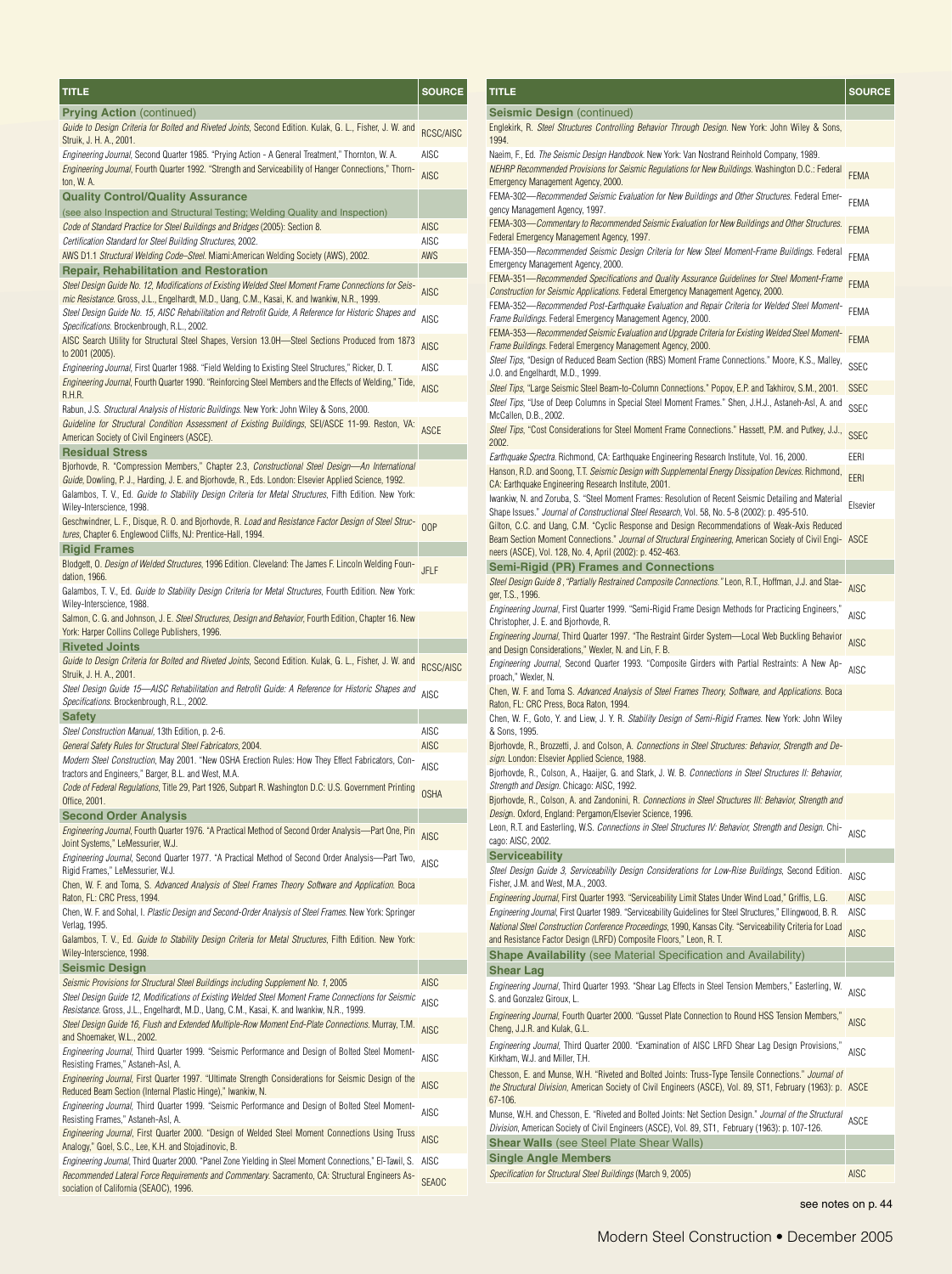| TITLE                                                                                                                                                                                                | <b>SOURCE</b> |
|------------------------------------------------------------------------------------------------------------------------------------------------------------------------------------------------------|---------------|
| <b>Single Angle Members (continued)</b>                                                                                                                                                              |               |
| Engineering Journal, Third Quarter 2001. "Tables for the Design Strength of Eccentrically-Loaded Single<br>Angle Struts," Sakla, S. S. S.                                                            | AISC          |
| Engineering Journal, Second Quarter 1996. "A Closer Examination of the Axial Capacity of Eccentrically-<br>Loaded Single Angle Struts," Lutz, L. A.                                                  | AISC          |
| <b>Special Truss Moment Frames</b>                                                                                                                                                                   |               |
| <i>Engineering Journal</i> , Fourth Quarter 1997. "Steel Moment Frames with Ductile Girder Web Opening,"<br>Goel, S. C., Stojadinovic, B. and Leelataviwat, S.                                       | <b>AISC</b>   |
| National Steel Construction Conference Proceedings, 1994, Pittsburgh. "Seismic Behavior of Special<br>Truss Moment Frames," Goel, S.C. and Itani, A.M.                                               | <b>AISC</b>   |
| Goel, S.C., Rai, D.C. and Basha, H.S. "Special Truss Moment Frames." Research Report UMCEE 98-44.<br>Ann Arbor, MI: Department of Civil and Environmental Engineering, University of Michigan, 1998. | CEE UM        |
| <b>Stability</b> (see also Bracing)                                                                                                                                                                  |               |
| Steel Construction Manual, 13th Edition, p. 2-13.                                                                                                                                                    | AISC          |
| Specification for Structural Steel Buildings (March 9, 2005)                                                                                                                                         | AISC          |
| <i>National Steel Construction Conference Proceedings</i> , 1988, Miami. "Behavior and Simple Solutions to<br>Stability Problems in the Design Office," Nair, R. S.                                  | <b>AISC</b>   |
| Galambos, T. V., Ed. <i>Guide to Stability Design Criteria for Metal Structures,</i> Fifth Edition. New York:<br>Wiley-Interscience, 1998.                                                           |               |
| Timoshenko, S. P. and Gere, J. M., <i>Theory of Elastic Stability</i> , Second Edition. New York: McGraw-Hill<br>Book Company, 1961.                                                                 |               |
| Chen, W. F. and Lui, E. M. <i>Structural Stability Theory Implementation</i> . London: Elsevier Applied Sci-<br>ence, 1997.                                                                          |               |
| Chen, W. F. and Toma, S. Advanced Analysis of Steel Frames Theory, Software and Applications. Boca<br>Raton, FL: CRC Press, 1994.                                                                    |               |
| Bleich, F. Buckling Strength of Metal Structures. New York: McGraw-Hill Book Company, 1952.                                                                                                          | 00P           |
| Galambos, T. V., Ed. <i>Guide to Stability Design Criteria for Metal Structures</i> , Fifth Edition. New York:<br>Wiley-Interscience, 1998.                                                          |               |
| Chen, W.F. and Lui, E.W. Stability Design of Steel Frames. Boca Raton, FL: CRC Press, 1991, p. 350.                                                                                                  |               |
| <b>Staggered Truss</b>                                                                                                                                                                               |               |
| Steel Design Guide 14, Staggered Truss Framing Systems. Wexler, N. and Lin, F.B., 2002.                                                                                                              | AISC          |
| Engineering Journal, First Quarter 1983. "Calculation of Wind Drift in Staggered-Truss Buildings," Lef-<br>fler, R. E.                                                                               | AISC          |
| "Engineering Journal, Third Quarter 1986. "Design Solutions Utilizing the Staggered-Steel Truss System,<br>Cohen, M. P.                                                                              | AISC          |
| <i>Engineering Journal</i> , Fourth Quarter 1971. "The Staggered Truss System—Structural Considerations,"<br>Scalzi, J. B.                                                                           | <b>AISC</b>   |
| "Staggered Truss Framing Systems For High-Rise Buildings," United States Steel (USS) Technical Report<br>ADUSS 27-5227-02. Pittsburgh: US Steel, 1972.                                               | <b>AISC</b>   |
| "The Staggered Truss System—Design Considerations," United States Steel (USS) Technical Report<br>ADUSS 27-7165-01. Pittsburgh: US Steel, 1977.                                                      | <b>AISC</b>   |
| <b>Stainless Steel</b>                                                                                                                                                                               |               |
| ASCE Specification for the Design of Stainless Steel Cold-Formed Structural Members, American Society<br>of Civil Engineers (ASCE) Standard No. ASCE-8-90. Reston, VA: ASCE, 1990.                   | ASCE          |
| Pickering, F. B., Ed. <i>The Metallurgical Evolution of Stainless Steels</i> . Metals Park, OH: American Society<br>for Metals, 1979.                                                                | 00P           |
| AWS D1.6 Structural Welding Code—Stainless Steel. Miami: American Welding Society (AWS), 1999.                                                                                                       | AWS           |
| Specialty Steel Industry of North America, www.ssina.com                                                                                                                                             |               |
| Nickel Development Institute                                                                                                                                                                         | Nidi          |
| Stairs                                                                                                                                                                                               |               |
| Metal Stairs Manual, Fifth Edition. Chicago: National Association of Architectural Metal Manufacturers,<br>1992.                                                                                     | NAAMM         |
| Stock Components for Architectural Metal Work, Catalog 18. Carlstadt, NJ: Julius Blum & Company.                                                                                                     | JB&C          |
| Code of Federal Regulations, Title 29, Part 1926, Paragraphs 1926.500, 1926.1052, 1926.1053. Wash-<br>ington D.C.: U.S. Government Printing Office, 2001.                                            | <b>OSHA</b>   |
| National Association of Architectural Metal Manufacturers                                                                                                                                            | <b>NAAMM</b>  |
| <b>Steel Plate Shear Walls</b>                                                                                                                                                                       |               |
| Steel Tips, "Seismic Behavior and Design of Steel Shear Walls." Astaneh-Asl, A. and Structural Steel<br>Education Council, 2001.                                                                     | <b>SSEC</b>   |
| Steel Tips, "Seismic Behavior and Design of Composite Steel Plate Shear Walls." Astaneh-Asl, A. and<br>Structural Steel Education Council, 2002.                                                     | SSEC          |
| North American Steel Construction Conference Proceedings, 2002, Seattle. "Cyclic Behavior of Steel<br>Shear Wall Systems," Astaneh-Asl, A. and Zhao, Q.                                              | AISC          |
| National Steel Construction Conference Proceedings, 1999, Toronto. "Behavior and Design of Steel Plate<br>Shear Walls," Kulak, G.L., Kennedy, D.J.L., Driver, R.G. and Medhekar, M.                  | AISC          |
| National Steel Construction Conference Proceedings, 1990, Kansas City. "Steel Plate Shear Walls," El-<br>gaaly, M. and Caccese, V.                                                                   | <b>AISC</b>   |
| Modern Steel Construction, September 2001. "Steel Plate Shear Walls Now Performing on the Main<br>Stage." Driver, R.G. and Grondin, G.Y., p. 48-58.                                                  | AISC          |
| <b>Stepped Columns</b>                                                                                                                                                                               |               |
| Engineering Journal, Third Quarter 1995. "Effective Length of Uniform and Stepped Crane Columns,"<br>Lui, E. M. and Sun, M.                                                                          | AISC          |
| Engineering Journal, Fourth Quarter 1980. "Calculation of Effective Length of Stepped Columns,"<br>Agrawal, K. M. and Stafiej, A. P.                                                                 | <b>AISC</b>   |
| Engineering Journal, Fourth Quarter 1972. "Calculation of Effective Lengths and Effective Slenderness<br>Ratios of Stepped Columns," Anderson, J. P. and Woodward, J. H.                             | <b>AISC</b>   |
| Engineering Journal, First Quarter 1997. "Load and Resistance Factor Design and Analysis of Stepped<br>Crane Columns in Industrial Buildings," MacCrimmon, R. A. and Kennedy, D. J. L.               | <b>AISC</b>   |

| <u>TI</u> TLE                                                                                                                                                                                                                                  | <b>SOURCE</b> |
|------------------------------------------------------------------------------------------------------------------------------------------------------------------------------------------------------------------------------------------------|---------------|
| <b>Stepped Columns (continued)</b>                                                                                                                                                                                                             |               |
| <i>Engineering Journal</i> , Second Quarter 2001. "Design of Mill Building Columns Using Notional Loads,"<br>Schmidt, J. A.                                                                                                                    | <b>AISC</b>   |
| "Guide for the Design and Construction of Mill Buildings," Association of Iron and Steel Engineers (AISE)<br>Technical Report, No. 13. Pittsburgh: AISE, 2003.                                                                                 | AIST*         |
| Schmidt, J. A. "Design of Steel Columns in Unbraced Frames Using Notional Loads." Practice Periodi-<br>cal on Structural Design and Construction, American Society of Civil Engineers (ASCE), Vol. 4, No.1, ASCE<br>February (1999): p. 24-28. |               |
| Stiffeners                                                                                                                                                                                                                                     |               |
| Specification for Structural Steel Buildings (March 9, 2005): Chapter G.                                                                                                                                                                       | <b>AISC</b>   |
| -Steel Design Guide No. 13, Stiffening of Wide-Flange Columns at Moment Connections: Wind and Seis                                                                                                                                             | <b>AISC</b>   |
| mic Applications. Carter, C.J., 1999.<br><b>Clean Columns Version 4.0</b>                                                                                                                                                                      | AISC          |
| <b>Storage Racks</b>                                                                                                                                                                                                                           |               |
| Specifications for the Design, Testing and Utilization of Industrial Steel Storage Racks. Rack Manufactur-<br>ers Institute (RMI), 2005.                                                                                                       | <b>RMI</b>    |
| <b>Surface Preparation</b> (see Coatings)                                                                                                                                                                                                      |               |
| Tall Building Design and Performance                                                                                                                                                                                                           |               |
| <i>Engineering Journal</i> , Third Quarter 1986. "A Modified Tube Concept for Tall Buildings," Nair, R.S.                                                                                                                                      | AISC          |
| Engineering Journal, Fourth Quarter 1998. "Belt Trusses and Basements as "Virtual" Outriggers for Tall<br>Buildings," Nair, R.S.                                                                                                               |               |
| Engineering Journal, First Quarter 2000. "Modeling of Support Conditions at the Bases of Tall Build-<br>ings," Nair, R.S.                                                                                                                      | <b>AISC</b>   |
| Taranath, B.S. <i>Steel, Concrete, and Composite Design of Tall Buildings</i> , Second Edition. McGraw-Hill<br>Professional Publishing, 1997.                                                                                                  |               |
| Developments in Tall Buildings, Council on Tall Buildings and Urban Habitat. New York: Nostrand Re-<br>inhold, 1983.<br>Beedle, L.S., Ed. "Structural Design of Tall Steel Buildings." <i>Monograph on Planning and Design of Tall</i>         | 00P           |
| Buildings, Vol. SB. Reston, VA: American Society of Civil Engineers (ASCE), 1979.                                                                                                                                                              | <b>ASCE</b>   |
| <b>Tension Members</b><br>Steel Construction Manual, 13th Edition, Part 5.                                                                                                                                                                     | <b>AISC</b>   |
| McGuire, W. Steel Structures. Englewood Cliffs, NJ: Prentice-Hall, 1968.                                                                                                                                                                       | 00P           |
| Geschwindner, L. F., Disque, R. O. and Bjorhovde, R. <i>Load and Resistance Factor Design of Steel Struc-</i><br>tures, Chapter 5. Englewood Cliffs, NJ: Prentice-Hall, 1994.                                                                  | 00P           |
| <b>Thermal Movement</b> (see Expansion Joints)                                                                                                                                                                                                 |               |
| <b>Tolerances</b>                                                                                                                                                                                                                              |               |
| Steel Construction Manual, 13th Edition, p. 1-117.                                                                                                                                                                                             | AISC          |
| Code of Standard Practice for Steel Buildings and Bridges, 2005.                                                                                                                                                                               | AISC          |
| ASTM A6/A6M-05e1, <i>Standard Specification for General Requirements for Rolled Structural Steel Bars</i> ,<br>Plates, Shapes and Sheet Piling, ASTM International.<br><b>Torsional Design</b>                                                 | ASTM          |
| Steel Construction Manual, 13th Edition, Part 6.                                                                                                                                                                                               | AISC          |
| ,.Steel Design Guide 9—Torsional Analysis of Structural Steel Members. Seaburg, P.A. and Carter, C.J<br>1996.                                                                                                                                  | <b>AISC</b>   |
| Salmon, C. G., and Johnson, J. E. <i>Steel Structures: Design and Behavior</i> , Fourth Edition, Chapter 8. New<br>York: Harper Collins College Publishers, 1996.                                                                              |               |
| Brockenbrough, R.L. and Johnston, B.G. <i>USS Steel Design Manual</i> , Chapter 7. Pittsburgh: United States<br>Steel Corporation, 1981.                                                                                                       | 00P           |
| <b>Trusses</b>                                                                                                                                                                                                                                 |               |
| Steel Construction Manual, 13th Edition, Part 13.                                                                                                                                                                                              | <b>AISC</b>   |
| Engineering Journal, Fourth Quarter 1988. "Secondary Stresses in Trusses," Nair, R. S.                                                                                                                                                         | AISC          |
| <b>Tubular Structures</b> (see Hollow Structural Sections [HSS])                                                                                                                                                                               |               |
| <b>Vibration</b><br>Steel Design Guide 11—Floor Vibrations Due to Human Activity. Murray, T. M., Allen, D. E. and Ungar,                                                                                                                       | <b>AISC</b>   |
| E. E., 1997.<br>Engineering Journal, Fourth Quarter 1998. "Experimental Implementations of Active Control to Reduce<br>Annoying Floor Vibrations," Hanagan, L.M. and Murray, T.M.                                                              | AISC          |
| Engineering Journal, Third Quarter 2002. "Dynamic Amplitude Prediction for Ballroom Floors," Hanagan,<br>L.M.                                                                                                                                  | AISC          |
| Allen, D. E., Onysko, D.M. and Murray, T. M. <i>Design Guide 1: Minimizing Floor Vibration.</i> Redwood City,<br>CA: Applied Technology Council (ATC), 1999.                                                                                   | ATC           |
| Modern Steel Construction, August 1998. "Floor Vibrations and the Electronic Office." Murray, T.M.,<br>p. 24-28.                                                                                                                               | <b>AISC</b>   |
| Modern Steel Construction, March 2001. "Tips for Avoiding Office Building Floor Vibrations." Murray,<br>T.M., p. 24-31.                                                                                                                        | AISC          |
| Murray, T.M. "Floor Vibrations: Tips for Designers of Office Buildings." Structure Magazine. Chicago:<br>NCSEA, 2000.                                                                                                                          | <b>NCSEA</b>  |
| <b>Weathering Steel</b>                                                                                                                                                                                                                        |               |
| "Uncoated Weathering Steel Bridges." Highway Structures Design Handbook, Second Edition, Vol. 1,<br>Chapter 9, 1993.                                                                                                                           | <b>AISC</b>   |
| "Uncoated Weathering Steel In Structures." FHWA Technical Advisory T5140.22. Federal Highway Ad-<br>ministration, 1989.                                                                                                                        | FHWA          |
| A588/A588M-05 Standard Specification for High-Strength Low-Alloy Structural Steel with 50 ksi M[345<br>MPa] Minimum Yield Point to 4-in. [100-mm] Thick, ASTM International.                                                                   | <b>ASTM</b>   |
| <b>Web Openings</b>                                                                                                                                                                                                                            |               |
| Steel Design Guide 2—Steel and Composite Beams with Web Openings. Darwin, D., 1990.                                                                                                                                                            | <b>AISC</b>   |
| see notes on p. 44                                                                                                                                                                                                                             |               |